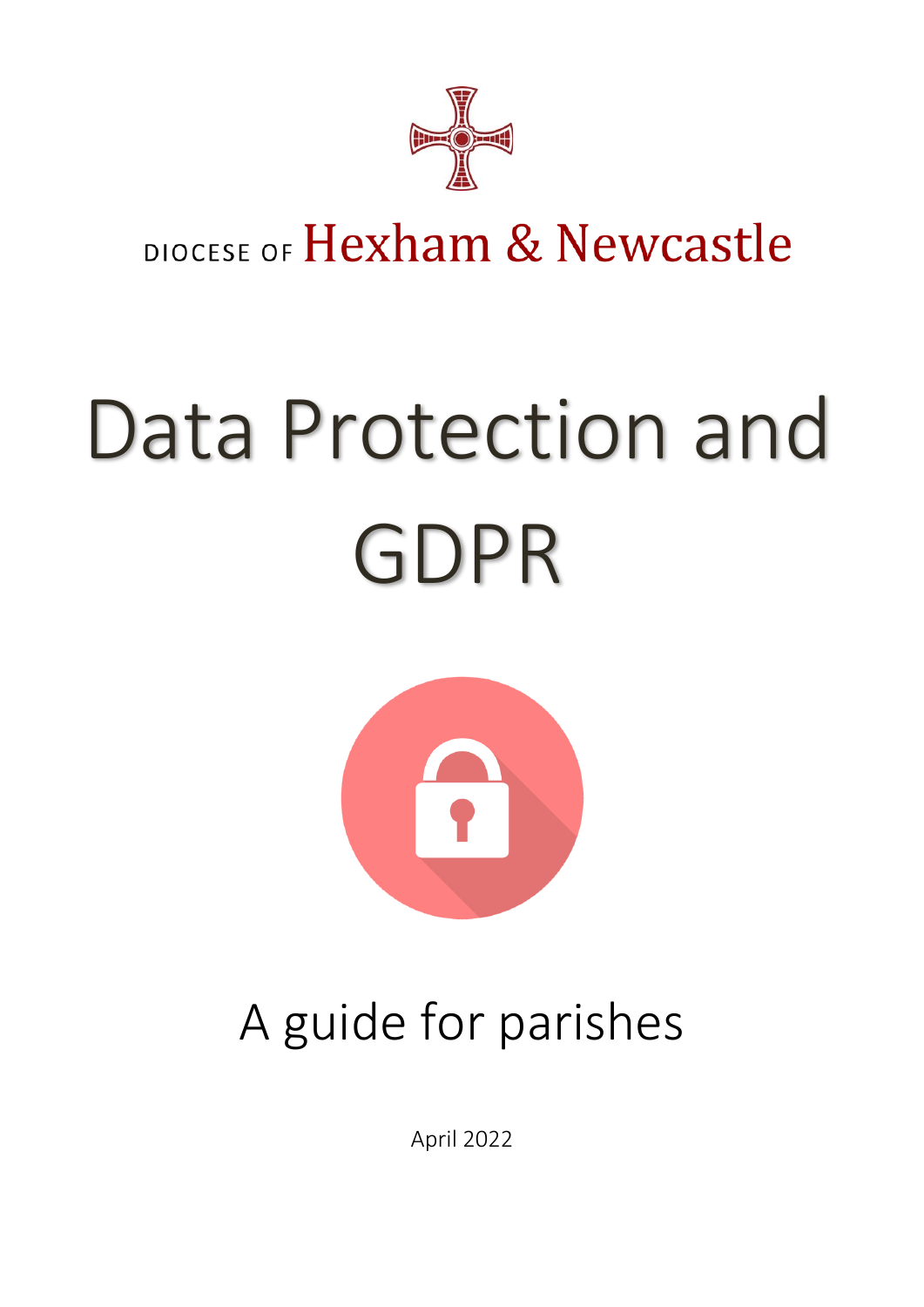## **CONTENTS**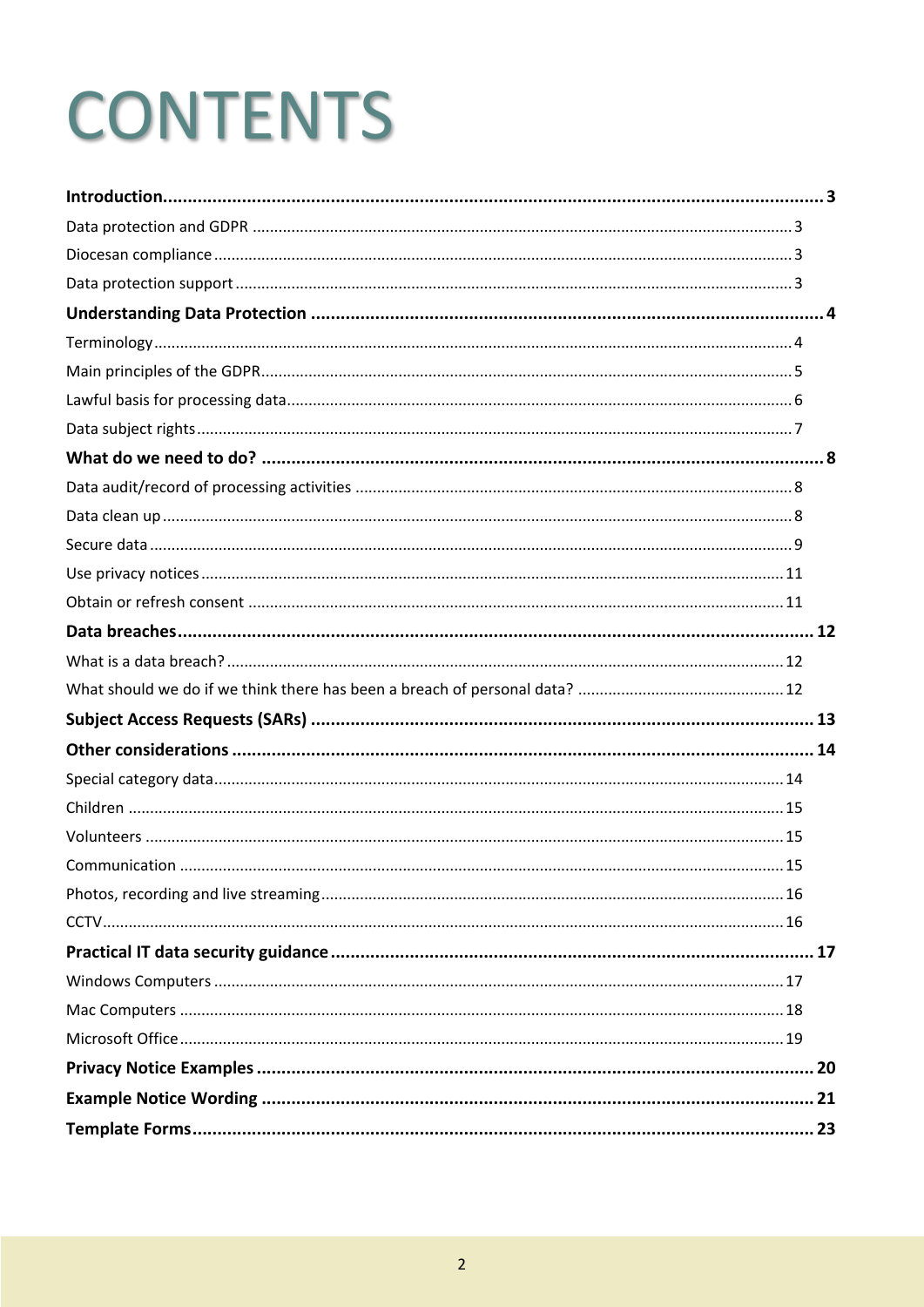## <span id="page-2-0"></span>INTRODUCTION

Parishes regularly store, collect, use and process personal information about the people they interact with for a variety of purposes. Parishes therefore must comply with laws that govern the way data is processed.

## <span id="page-2-1"></span>**DATA PROTECTION AND GDPR**

The General Data Protection Regulation is a regulation in EU law which standardises how data can be processed, giving people more control over their data. It is intended to make it easier to understand how data is being used.

Following Brexit, this still applies to the UK as the GDPR was retained in domestic law as the UK GDPR in 2021. In practice, there is little change to the core data protection principles, rights and obligations and for the purposes of this guidance document, we will still refer to it as the GDPR.

<span id="page-2-2"></span>The Data Protection Act 2018 sets out the framework for data protection law in the UK. It sits alongside the GDPR and tailors how it applies. The regulatory body in the UK is the Information Commissioner's Office (ICO).

## **DIOCESAN COMPLIANCE**

The relevant entity for data protection purposes is the Diocese, rather than individual parishes or partnerships. As the data controller and owners of Diocesan data, the trustees/directors of the Diocese of Hexham and Newcastle have the overall responsibility of ensuring compliance for the Diocese as a whole. All trustees, officers, employees, clergy, religious and volunteers of the Diocese have a duty to comply with the policies relating to data protection. Realistic and practical support will be offered to assist in this compliance and ensure that the Diocese and the Diocesan trustees/directors are not placed at risk.

The Data Protection Team (DPT) prepare and issue policies, guidance and provide other forms of support as necessary. The Diocesan Data Protection Policy and other information is available on the dedicated data protection page on the Diocesan website at<https://diocesehn.org.uk/the-diocese/data-protection/>

<span id="page-2-3"></span>This guidance document is intended to support parishes with the basics of data protection.

## **DATA PROTECTION SUPPORT**

The following members of curial staff form the Data Protection Team (DPT) which is the main support system for parishes in relation to data protection and GDPR:

Point of contact for general enquiries and data breach or subject access reporting

Data Protection Lead (DPL) and the Muslim Head of Human Resources Catherine Joyce **Katherine Nugent** Catherine Nugent 0191 2433317 0191 2433301 Point of contact for enquiries relating to employees or volunteers

To contact the team by email, please send queries to [data.protection@diocesehn.org.uk](mailto:data.protection@diocesehn.org.uk)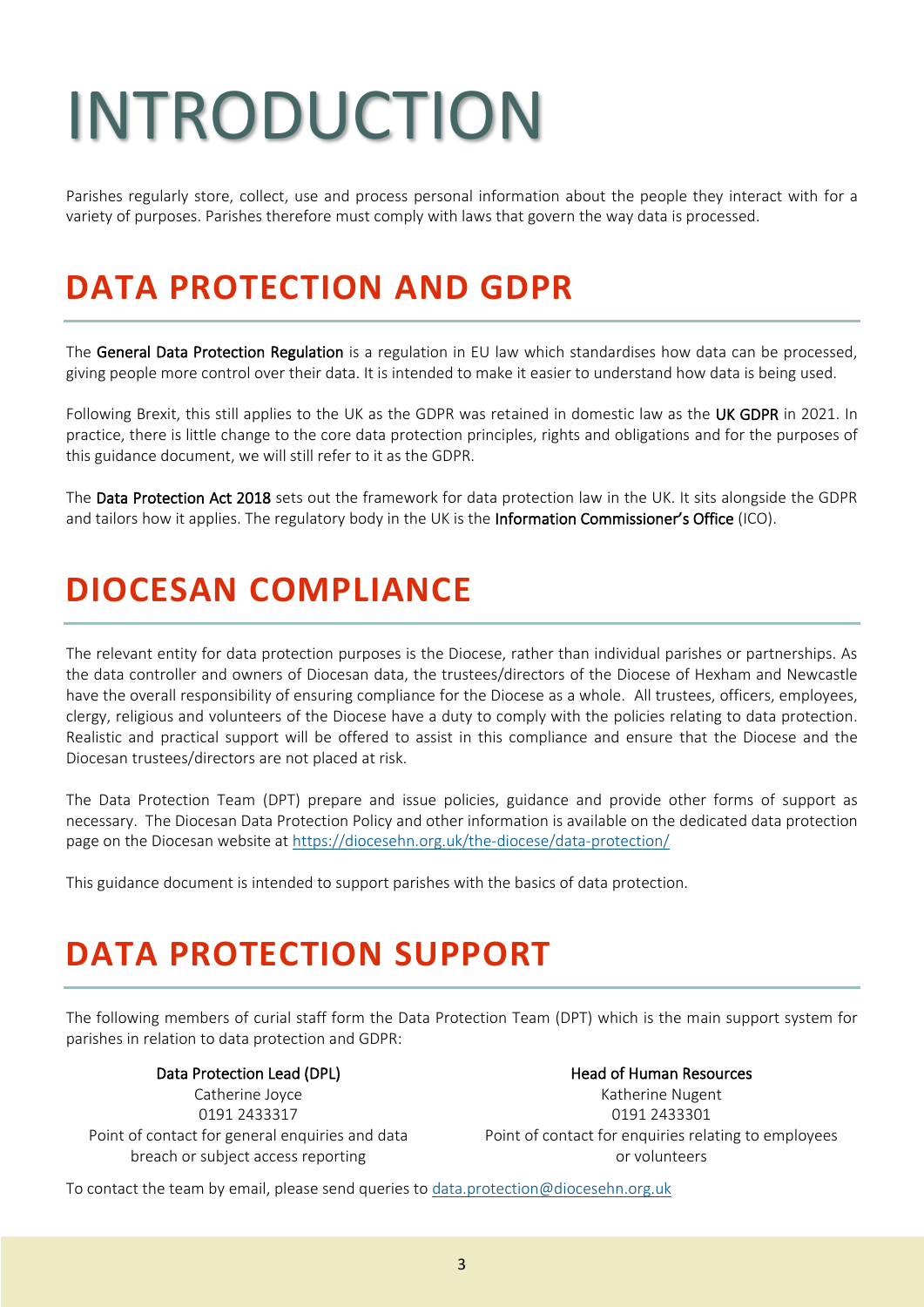## <span id="page-3-0"></span>UNDERSTANDING DATA PROTECTION

## <span id="page-3-1"></span>**TERMINOLOGY**

Common terms that are used in this document and when discussing data protection and GDPR are defined below with examples:

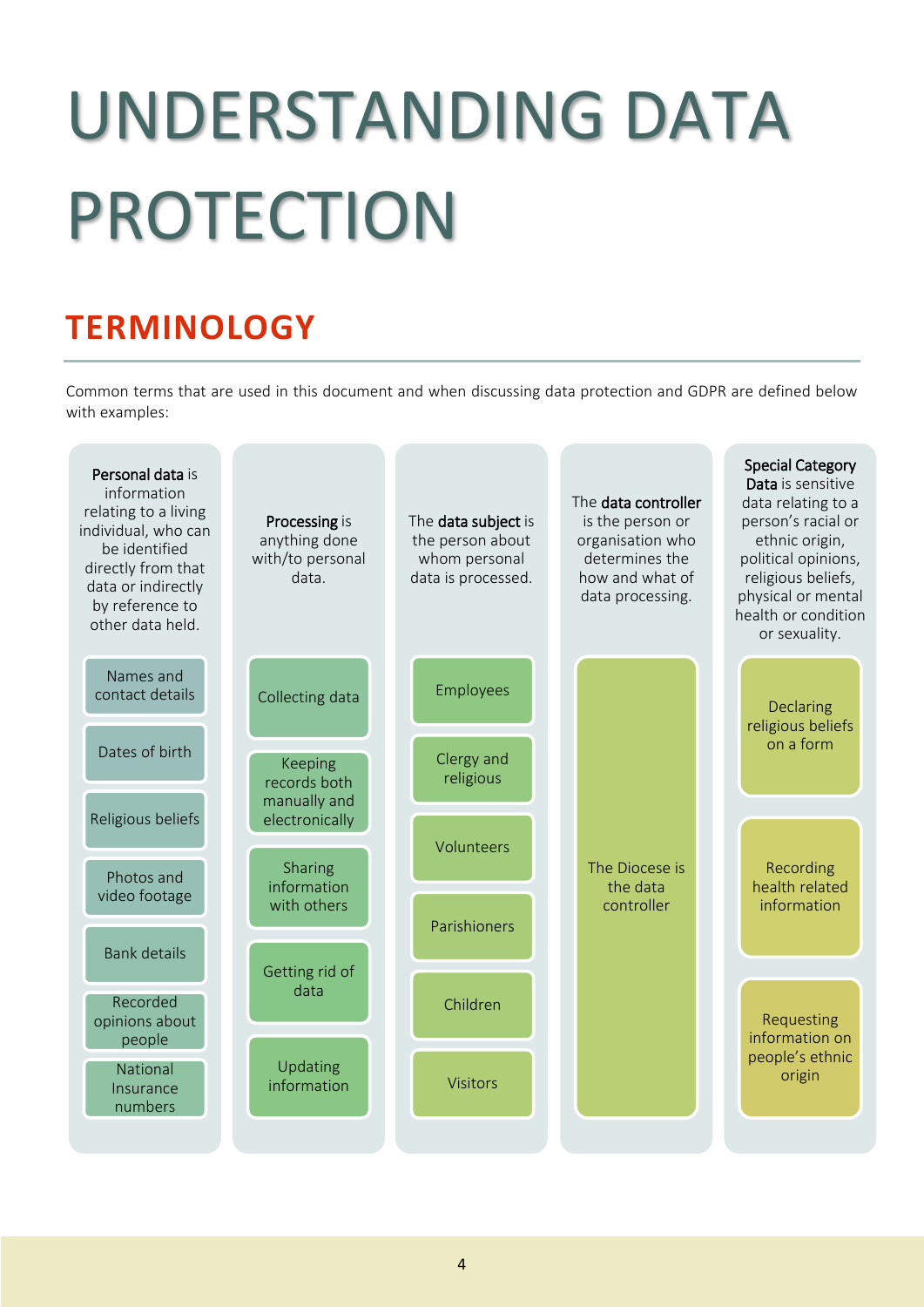## <span id="page-4-0"></span>**MAIN PRINCIPLES OF THE GDPR**

The principles the Diocese must adhere to are as follows:



## Lawfulness, fairness and transparency

•We must identify the legal basis on which we rely to process personal data and we must inform people what we are doing by using privacy notices.



## Purpose limitation

•We can only collect personal data for a specific purpose, clearly stating what that purpose is, and only keep data for as long as necessary for the purpose.



### Data minimisation

•We must only process sufficient data to fulfil our purpose, the data must be relevant to the purpose and we do not hold more data than is needed.



### Accuracy

•Data must be factual and up to date. Reasonable steps to ensure this must be taken.



### Storage limitation

•We must justify how long we keep personal data and delete this when it's no longer necessary.



### Integrity and confidentiality

•We must have appropriate security measures in place to protect the personal data we hold.



## Accountability

•The Diocese must demonstrate compliance with data protection regulations.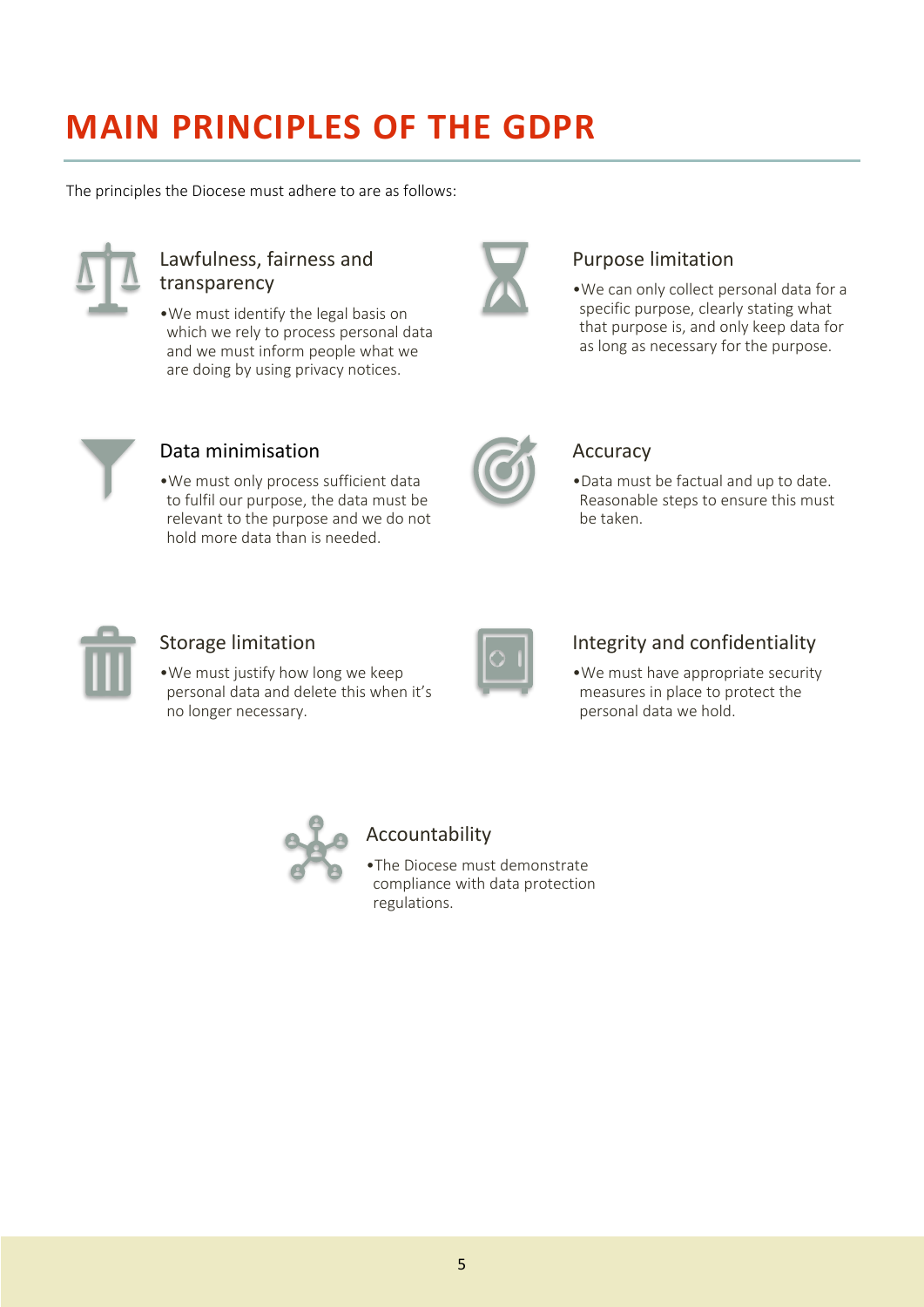## <span id="page-5-0"></span>**LAWFUL BASIS FOR PROCESSING DATA**

There are six lawful grounds for processing data. These are listed below with some examples of processing a diocese may carry out:

#### Where it is necessary for the purposes of legitimate interests

- •Holding contact details and contacting data subjects to operate in our day to day work
- •Processing applications for courses
- •Having a diary of appointments
- •Keeping details of volunteers to be able to contact them about their roles
- •Keeping details of a school's foundation governors

#### The data subject has given their consent

- •Where an individual gives permission to receive information about Diocesan events
- •Where an individual signs a list at to confirm being able to assist at or attend a Diocesan event
- •Sharing information with third parties
- •Sending individuals marketing or fundraising information by electronic means

#### Where it is necessary to fulfil a contract

•Where an individual enters into a hiring agreement for a diocesan facility

•To carry out responsibilities in relation to an employment relationship

#### Where it is necessary for compliance with a legal obligation

- •Processing DBS checks
- •Passing on information to a local authority or the Charity Commission
- •Passing Gift Aid information to HMRC

#### Where it is necessary to protect the vital interests of an individual

- •Passing information to the police
- •Passing information about an individual's serious health condition to the NHS or a health professional where there is risk of death or serious injury to that person or another individual

#### Where it is necessary for the performance of a task in the public interest

•In parishes, updating the civil register of marriages

The main lawful bases we rely on are legitimate interest and consent which will be explored further in this guidance.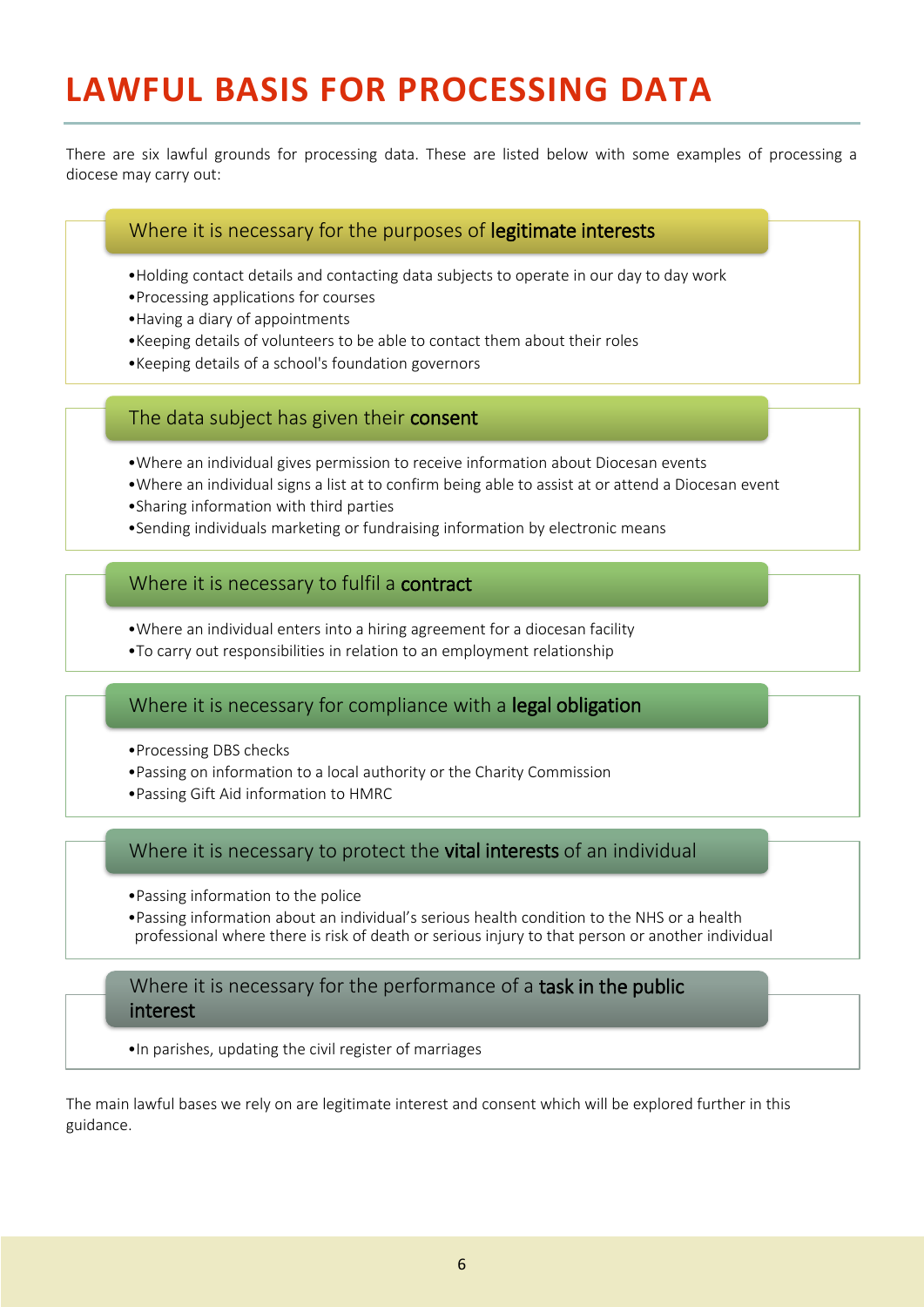## <span id="page-6-0"></span>**DATA SUBJECT RIGHTS**

The main rights given to individuals and examples of how the Diocese can comply with them are as follows:

| Data subjects must be<br>informed as to the<br>purposes for<br>processing their data                     | . Privacy notices must be used when collecting information.<br>. Use verbal confirmation where appropriate to let people know how their<br>data will be used.                                                                                                                                                                                                                                                                                                                       |
|----------------------------------------------------------------------------------------------------------|-------------------------------------------------------------------------------------------------------------------------------------------------------------------------------------------------------------------------------------------------------------------------------------------------------------------------------------------------------------------------------------------------------------------------------------------------------------------------------------|
| Data subjects can<br>request access to<br>personal data held<br>about them by the<br>Diocese             | . See the section on Subject Access Requests for more information on how to<br>recognise and deal with these requests.                                                                                                                                                                                                                                                                                                                                                              |
| Data subjects can<br>request to have<br>inaccurate personal<br>data rectified                            | • A person may request that we update details we hold about them.<br>. All efforts should be made to ensure factual data is kept up to date.<br>. We do not always need to comply with these requests. For all requests of<br>this nature, please contact the DPT.                                                                                                                                                                                                                  |
| Data subjects have the<br>right to request that<br>we restrict processing                                | • A person can request that have the processing of their personal data<br>restricted in certain circumstances. This would mean that whilst we would<br>not have to erase the data, we would not be able to do anything with it<br>other than store it.<br>. For all requests of this nature, please contact the DPT.                                                                                                                                                                |
| Data subjects can<br>request to have their<br>personal data erased in<br>certain specified<br>situations | • A person may decide that they no longer wish the parish or Diocese to<br>process their information and would like any information stored erased<br>entirely.<br>. Where possible and appropriate this must be adhered to, however, there<br>are cases where we would not agree to erase data.<br>. We do not always have to comply with these requests to stop processing. If<br>you are at all unsure about whether you should comply with a request,<br>please contact the DPT. |
| Data subjects have the<br>right to object to their<br>data being processed                               | . Data subjects can object to you processing their information.<br>. If they have given consent, e.g. in the case of sending them marketing or<br>fundraising information, and they withdraw this consent, you must cease<br>immediately.<br>. We do not always have to comply with these requests to stop processing. If<br>you are at all unsure about whether you should comply with a request,<br>please contact the DPT.                                                       |

When dealing with the rights to access, rectification, erasure and objection, the Diocese has one month to respond from the time of the request. You, or the appropriate person, must contact the DPT immediately therefore so this timescale can be met.

To be able to deal with a situation within the timescale, data should be kept to a minimum and in accessible storage/filing systems.

Requests like these may be few and far between but all those that work or volunteer for the Diocese need to be aware of them so they can be dealt with appropriately.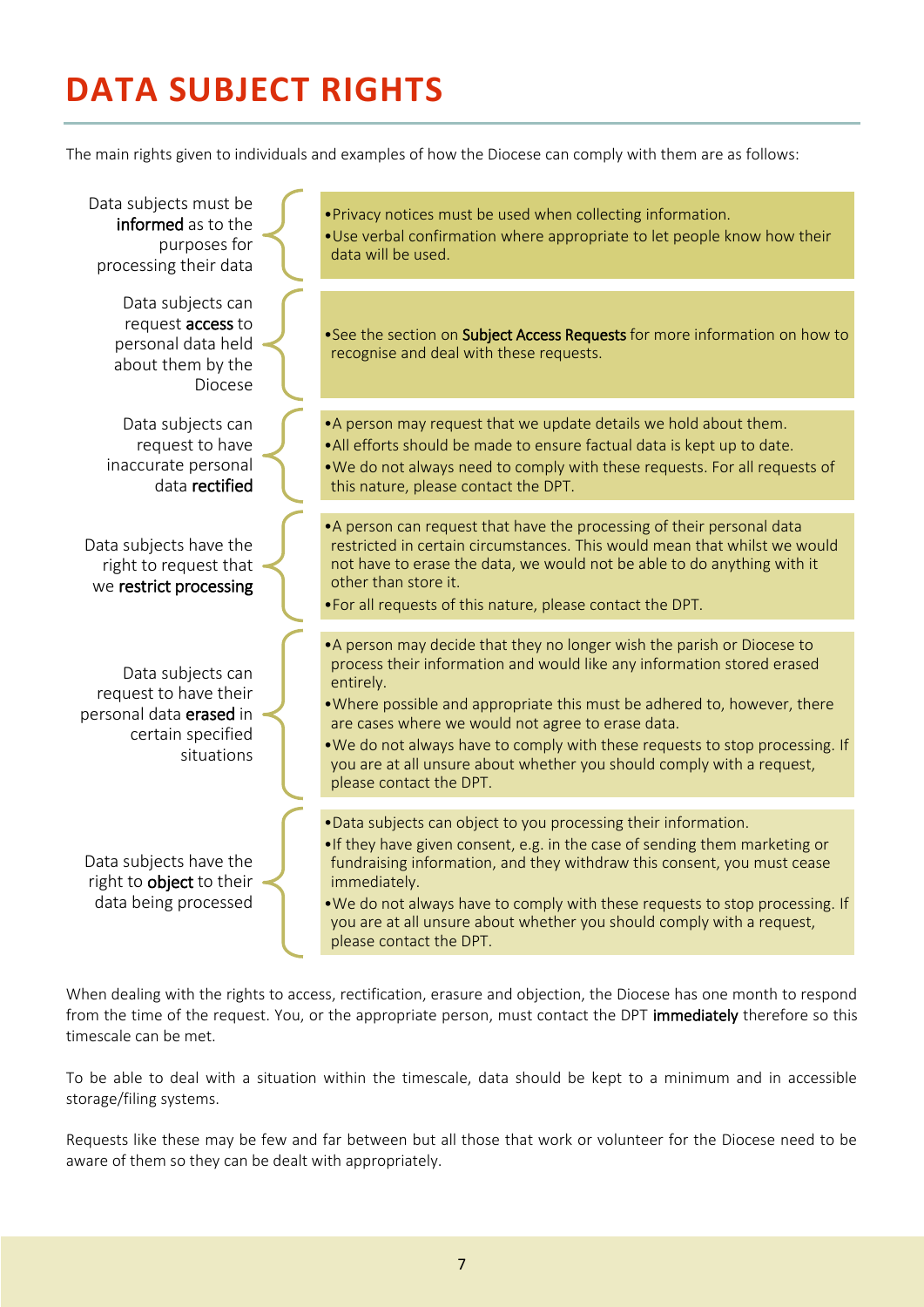# <span id="page-7-0"></span>WHAT DO WE NEED TO DO?

## <span id="page-7-1"></span>**DATA AUDIT/RECORD OF PROCESSING ACTIVITIES**

Under data protection regulations, the Diocese is required to keep a record of all data processing to demonstrate that data is processed in line with legislation. To achieve this all departments, commissions and parishes are required to complete a self-audit of the data they process.

If a data audit has not yet been completed for your parish, please contact the DPL for advice. The audit is the first step in looking at what data is processed and it helps with the next stages. An example audit has been produced that you can adapt to help with the process. This is available on the Diocesan Data Protection webpage and can be requested from the DPL.

<span id="page-7-2"></span>Once the audit is complete, this must be kept as a record of your processing. It should be reviewed regularly and must be updated with any new processing you may need to carry out.

## **DATA CLEAN UP**

Once you have identified what data you hold, you can decide if you need to keep it. You must have a valid reason for storing data (see the lawful grounds on page 6).

Information containing personal data must be disposed of securely e.g. by shredding. If you do not have a shredder it may be possible to use a shredding company or a linked school could possibly allow you to use their facilities.

The Diocese has produced a retention policy to be used by parishes. This is available at [www.diocesehn.org.uk/the](https://diocesehn.org.uk/the-diocese/data-protection/)[diocese/data-protection/](https://diocesehn.org.uk/the-diocese/data-protection/) If you are still unsure whether or not to dispose of data, please contact us.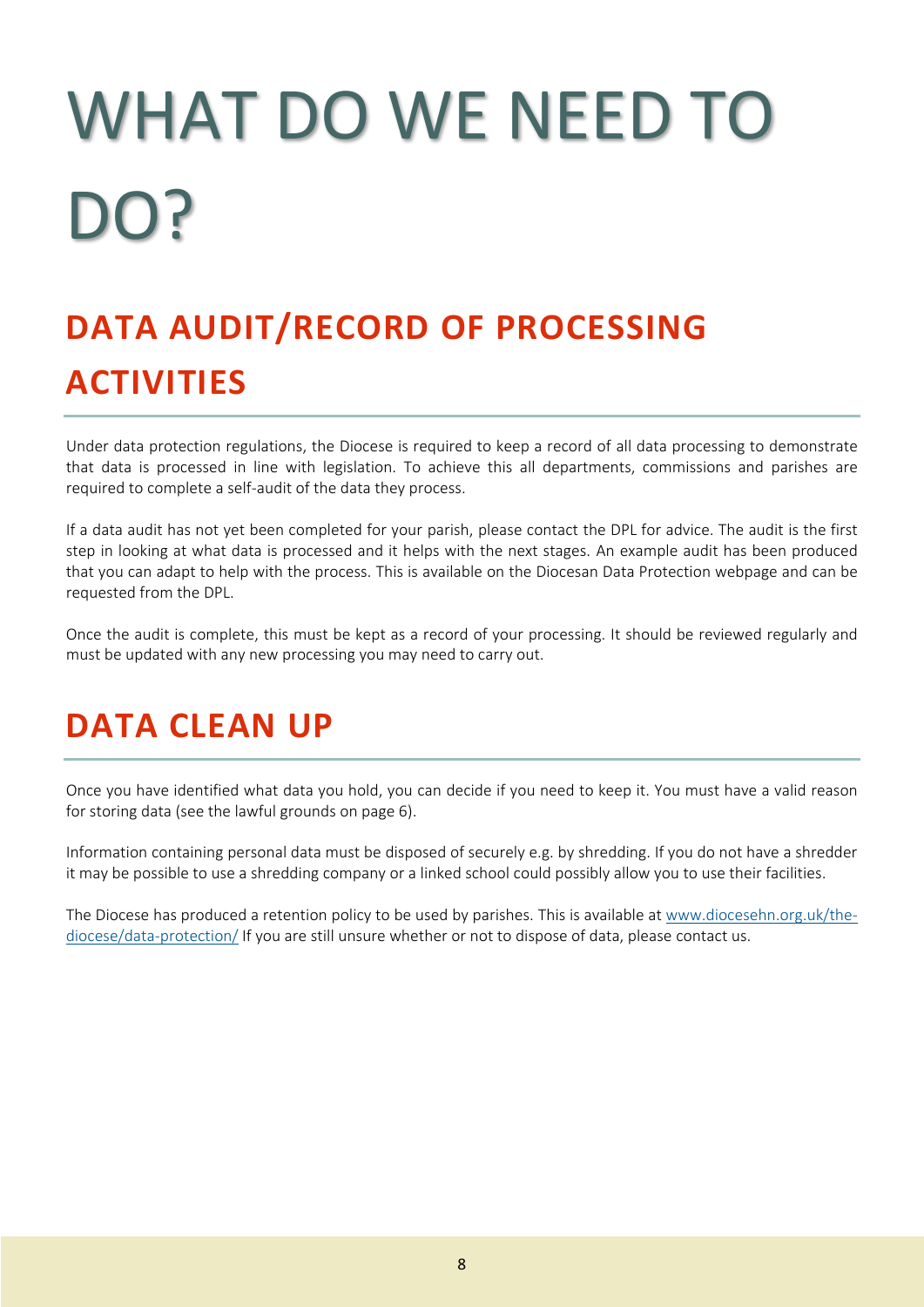## <span id="page-8-0"></span>**SECURE DATA**

It is vital that the data you hold is stored appropriately and that security measures are taken to protect this data. Examples of how to increase security are included below.

### GENERAL DATA SECURITY IN PARISHES

- DO minimise who has access to data. Decide if people who currently have access really need to and would the data subjects expect these people to have access to their data? Record who has access to what data (the self-audit can be evidence of this). Those who have specific areas of responsibility should only have access to the data required to fulfil this. This may mean storing data for different purposes in separate areas.
- $\nabla$  DO ensure key holders for parish properties are kept to a minimum. Number the keys and keep records of who has them. If they no longer need access, make sure these keys are returned.
- $\nabla$  DO work on the basis of a box within a box for security, e.g. records stored in a locked cabinet which is inside a locked office or a password protected document on a password protected computer. This test provides a basic measure of how secure your records are.
- $\nabla$  DO lock all portable devices away when not in use.
- $\nabla$  DO follow the clear desk policy for when people are not at their workstation.
- $\nabla$  DO, where possible, store parish data at the parish. Staff and volunteers may need to transport data offsite to fulfil their roles and responsibilities. Data kept offsite from the parish must only be the minimum required to fulfil the purpose of the role. This data should be returned to the parish as soon as possible.
- $\nabla$  DO ensure you know exactly what information your volunteers hold/transport if they are required to take data offsite.
- $\nabla$  DO ensure that when personal data is removed from an office, it is subject to appropriate security measures, including keeping paper files away from public visibility, making sure nothing is left in vehicles and ensuring it is stored securely in homes.
- **EX** DON'T display personal data in offices that may be used by volunteers or to receive visitors.
- **EX** DON'T leave visitors unsupervised in offices where data is not secured.
- $\nabla$  DO ensure that when getting rid of personal data, paper documents are securely shredded and electronic data deleted securely (make sure data is deleted from the Recycle Bin folder on your computer).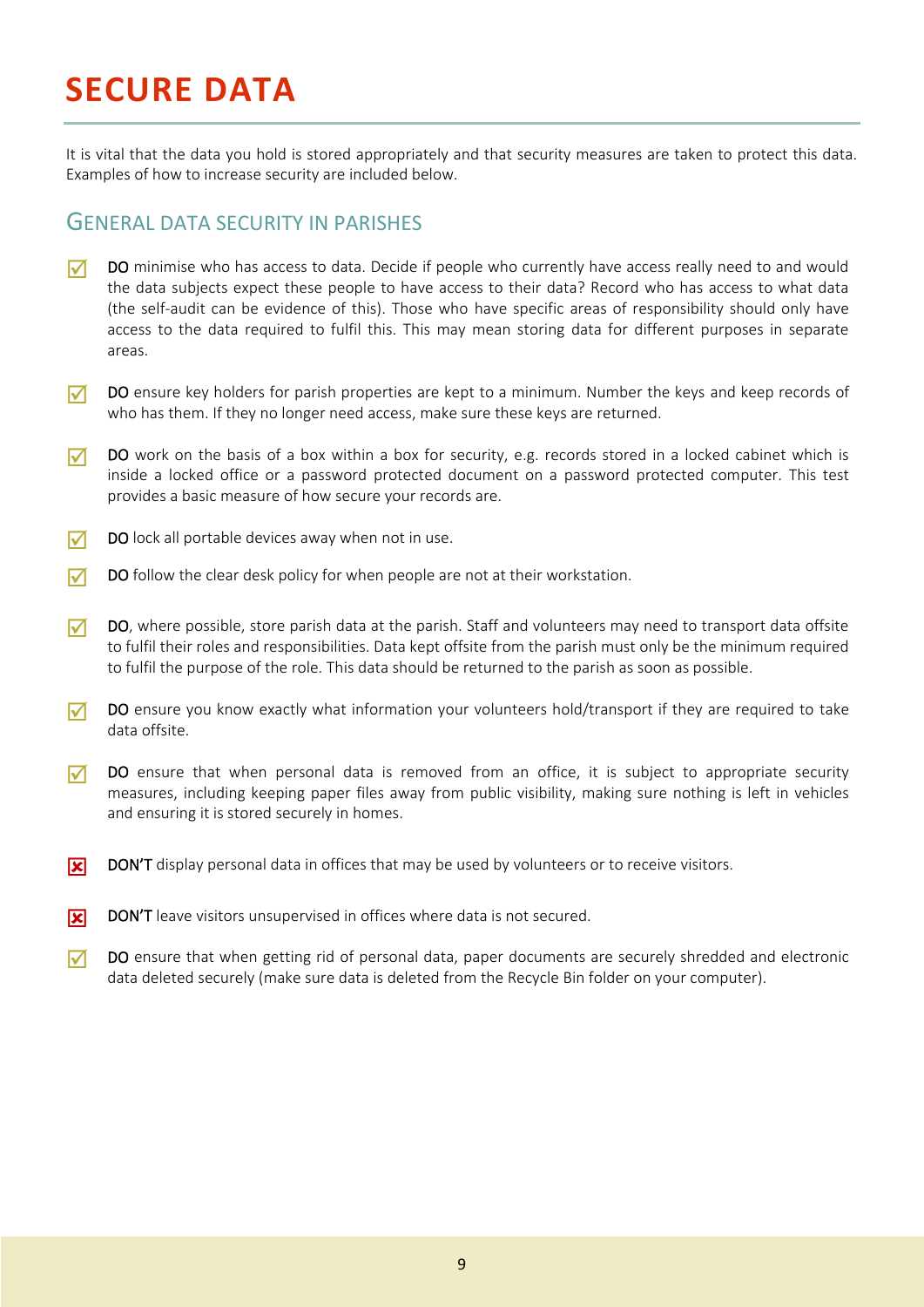## INFORMATION TECHNOLOGY SECURITY

- $\nabla$  DO use individual logins and passwords for computers and other devices.
- **EX** DON'T share your passwords and log in information.
- $\nabla$  DO use complex passwords (using both upper and lower case letters and including numbers and special characters). Passwords should be changed at least every 90 days or immediately following any possible breach.
- $\nabla$  DO restrict access to the parish email account to only those who absolutely need it. A person emailing the parish would have a reasonable expectation of confidentiality when emailing the parish. This confidentiality can be achieved if access is restricted.
- **EX** DON'T use a personal email address for sending personal data if others have access to this, e.g. a family email account.
- $\nabla$  DO keep files organised in a system of folders and not saved to the desktop where they are easily accessible to others. In the case of a subject access request, an organised filing system will help you locate data.
- DO password protect documents containing sensitive personal data. If sharing a password protected document by email, communicate the password via another method, e.g. by text message or over the phone.
- $\nabla$  DO log off your computer or lock your screen when working away from your device (see IT security advice).
- DO position computer screens away from windows and walkways to prevent accidental exposure of personal data.
- $\nabla$  DO install anti-virus software and malware protection on all computers used to process personal data. Antispam protection should be used for emails.
- $\nabla$  DO back up information stored on parish computers regularly. This can be to an external hard drive or USB device or to a cloud service. An internet search of 'free backup software' can suggest useful programs to use that can do this daily.
- $\nabla$  DO delete out of date back-ups of information.
- DO use password protected storage media, i.e. USB devices or external hard drives. Many USB devices have software included to be able to add encryption. These devices should be locked away when not in use.
- **EX** DON'T allow any unknown third party to have remote access to a computer unless you have requested this. A common scam includes a call from someone claiming to be Microsoft Windows support informing you that your PC has a virus or is running slowly. They will claim the problem can be solved remotely if you give remote access to your PC.
- $\nabla$  DO be vigilant when it comes to emails with attachments. Phishing emails are a common method of cybercrime. Do not open attachments or click on links in emails without first checking if they are legitimate. If you were not expecting the email, be cautious in deciding whether to open the attachment. If necessary, contact the sender for more information regarding the attachment. Hover over links (without clicking) to see if the link looks legitimate – often in phishing attempts, the link differs from the one you see in the email. Phishing emails often (but not always) contain spelling and grammatical errors. Check for these. If in any doubt, seek advice from IT support.
- $\nabla$  DO be aware that if you are using a wifi connection on a device that contains personal data in a public place, you must not link to any public access network.

Advice on how to implement some of these recommended measures is included in the **Practical IT data security** guidance section.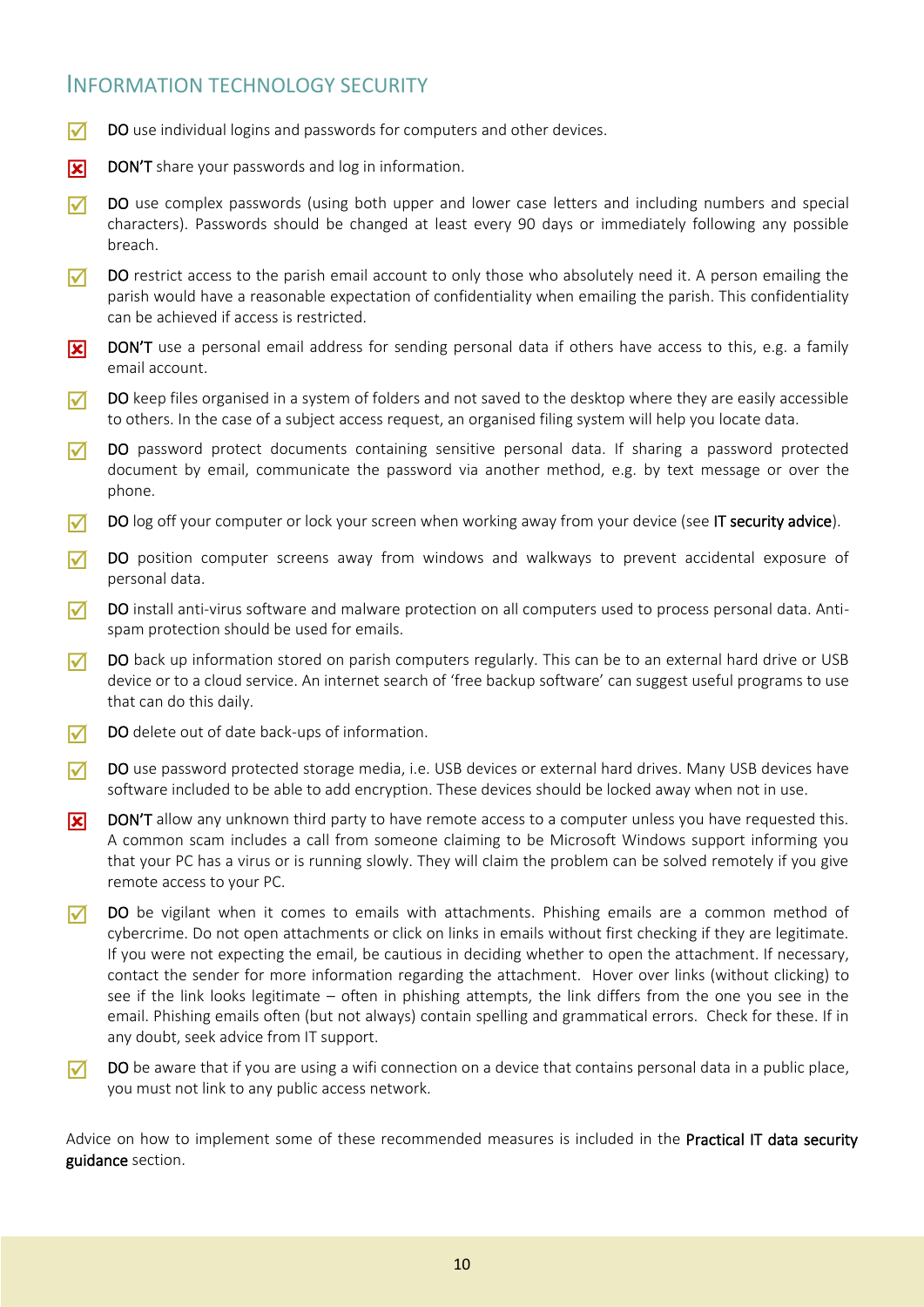## <span id="page-10-0"></span>**USE PRIVACY NOTICES**

When any personal data is collected from an individual, they must be provided with a privacy notice. The privacy notice provides information about what, why and how information is processed.

When using to collect most data, the privacy notice will be a short statement that will refer to the full Diocesan Privacy Notice. This is available on the Diocesan website. Parishes should display the Diocesan Privacy Notice e.g. on a notice board and website, and make it available on request.

<span id="page-10-1"></span>Example short form privacy notices are provided in the Privacy Notice Examples section of this document.

## **OBTAIN OR REFRESH CONSENT**

Consent is required to be able to offer people a choice about how their information will be used.

The main reason parishes would ask people to consent to processing their data, is where you may want to:

- use their details to inform them of parish activities,
- for fundraising,
- where you want to share their details with third parties e.g. sharing contact details between volunteers for the purposes of fulfilling their role.

If you use people's data currently for the reasons stated above and do not currently have consent, this will need to be obtained. The example consent forms in this guidance can be used depending on the purpose.

Consent may be obtained verbally. If acquired in this way, it is the responsibility of the parish to keep a record of this. An example verbal consent record template is included.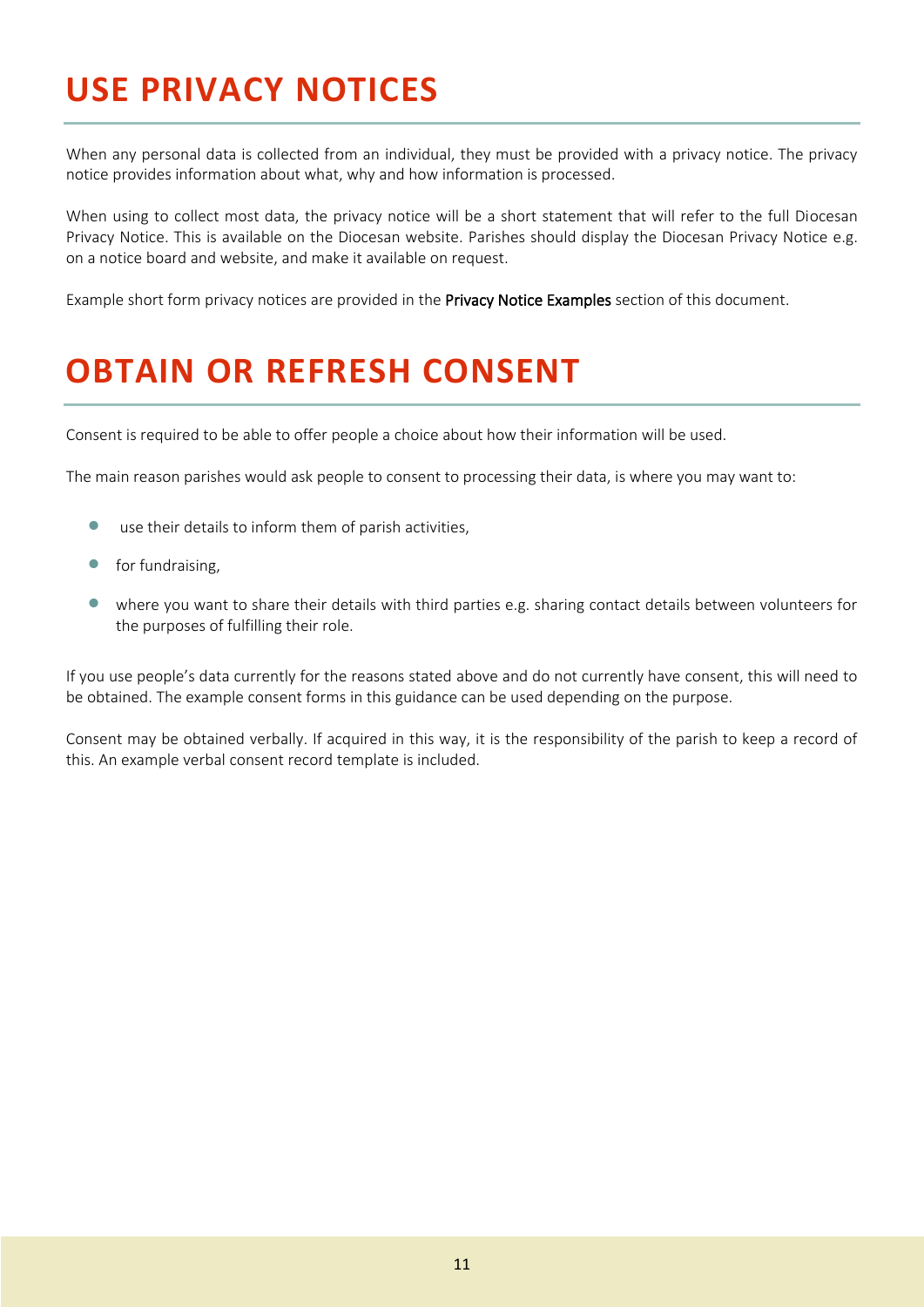## <span id="page-11-0"></span>DATA BREACHES

## <span id="page-11-1"></span>**WHAT IS A DATA BREACH?**

A personal data breach is defined in the GDPR as:

"a breach of security leading to the accidental or unlawful destruction, loss, alteration, unauthorised disclosure of, or access to, personal data transmitted, stored or otherwise processed."

Examples of a breach are as follows:

- the disclosure of confidential data to unauthorised individuals, e.g. an email containing personal data is sent to the wrong group of people
- the loss or theft of records, e.g. a batch of hardcopy records containing personal data is lost or stolen
- the loss or theft of devices or equipment that may contain personal data, e.g. a USB device containing personal data is lost or stolen
- a suspected breach of IT security that could have allowed unauthorised access to personal data, e.g. an unknown third party has gained access to a parish computer
- a breach of physical security e.g. forcing of a door or window to gain access to a secure room
- the alteration of records without the authorisation of the data subject.

## <span id="page-11-2"></span>**WHAT SHOULD WE DO IF WE THINK THERE HAS BEEN A BREACH OF PERSONAL DATA?**

The person who has identified the possible breach must contact the DPL immediately, preferably by telephone on 0191 2433317. The DPL will then let the person/member of clergy know how to proceed.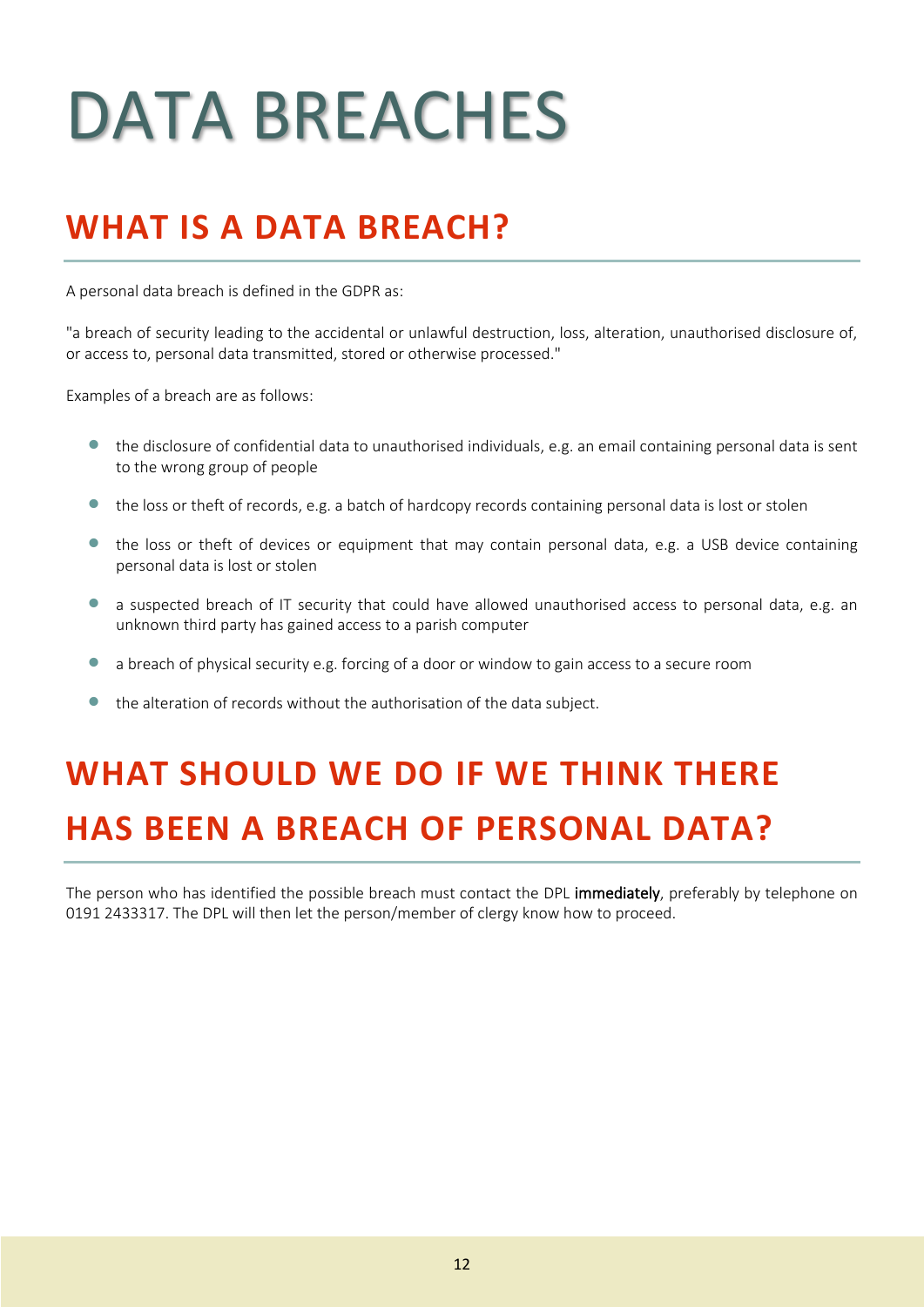# <span id="page-12-0"></span>SUBJECT ACCESS REQUESTS (SARS)

Any person may exercise their rights to access and request to find out what data the Diocese holds about them, or the right to have their data modified or erased. Any such requests should immediately be referred to the DPL at the Diocese.

A request will most likely come in writing by email or letter. A request will most likely come in writing by email or letter. If you receive a verbal request, you can ask the person to put it in writing or use the form on the Diocesan data protection webpage at<https://diocesehn.org.uk/the-diocese/data-protection/>

If you have a parish Facebook page or Twitter account please remember to check them regularly to see if anything that might be a subject access request has been received.

Parish properties where no one is resident should be checked regularly for any postal requests.

There is a strict timescale to deal with these requests imposed by the ICO. If you are not sure if a request would qualify as a subject access request please contact the DPL.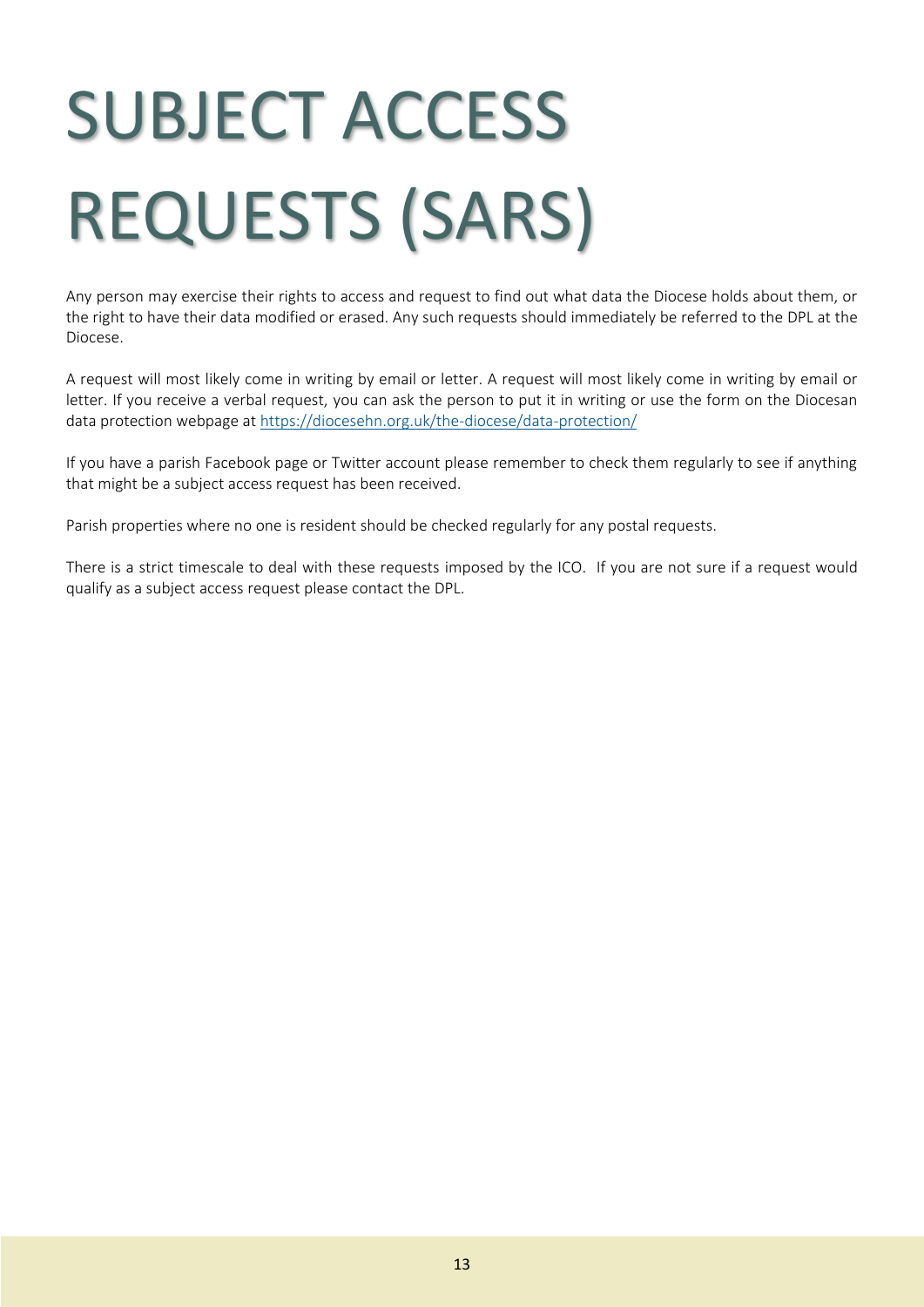## <span id="page-13-0"></span>OTHER CONSIDERATIONS

## <span id="page-13-1"></span>**SPECIAL CATEGORY DATA**

Parishes will regularly process special category data, e.g. when asking an individual to confirm their religious beliefs. This data is regarded as more sensitive and is therefore subject to more protection.

To process special category data, first you must identify a lawful basis but then you must also identify an additional reason for processing.

The most appropriate way to deal with special category data is to obtain consent from the data subject. Explicit consent covers both the lawful basis and the additional reason.

However, if this is not possible, there is provision for charities to rely on legitimate interest as the lawful basis. There is a condition for not-for-profit bodies where consent is not required if the processing meets the following conditions:

- processing is carried out in the course of the Diocese's legitimate activities
- appropriate safeguards are in place
- it relates solely to members or former members of the Diocese or to persons who have regular contact with the Diocese in connection with its purposes
- the personal data is not disclosed outside the Diocese without the consent of the data subjects

#### Example One

If the parish collects a list of parishioners as part of a parish census, this processing would reveal special category data (religious beliefs). The lawful basis for processing this would be that it is in the legitimate interests of the Diocese and parish to hold this information. The additional grounds for processing would be that it is carried out in the course of the Diocese's legitimate activities with the information being kept securely, only relating to members of the parish and the data is not being disclosed to any third parties.

However, should the information need to be shared at any point with a third party, consent would be needed from the data subjects.

#### Example Two

A member of the clergy may keep information about parishioners including health data to allow him to fulfil his parish ministry. This information can be stored and used under the legitimate interest lawful basis. As it contains special category data (health related information), as long as that data is kept securely, only relates to parishioners and it is not disclosed to third parties outside of the parish, consent would not be needed.

Should the information need to be shared at any point with a third party, consent would be needed from the data subject.

Please be aware of this when collecting any special category data. If you would like any advice on this, please contact the DPL.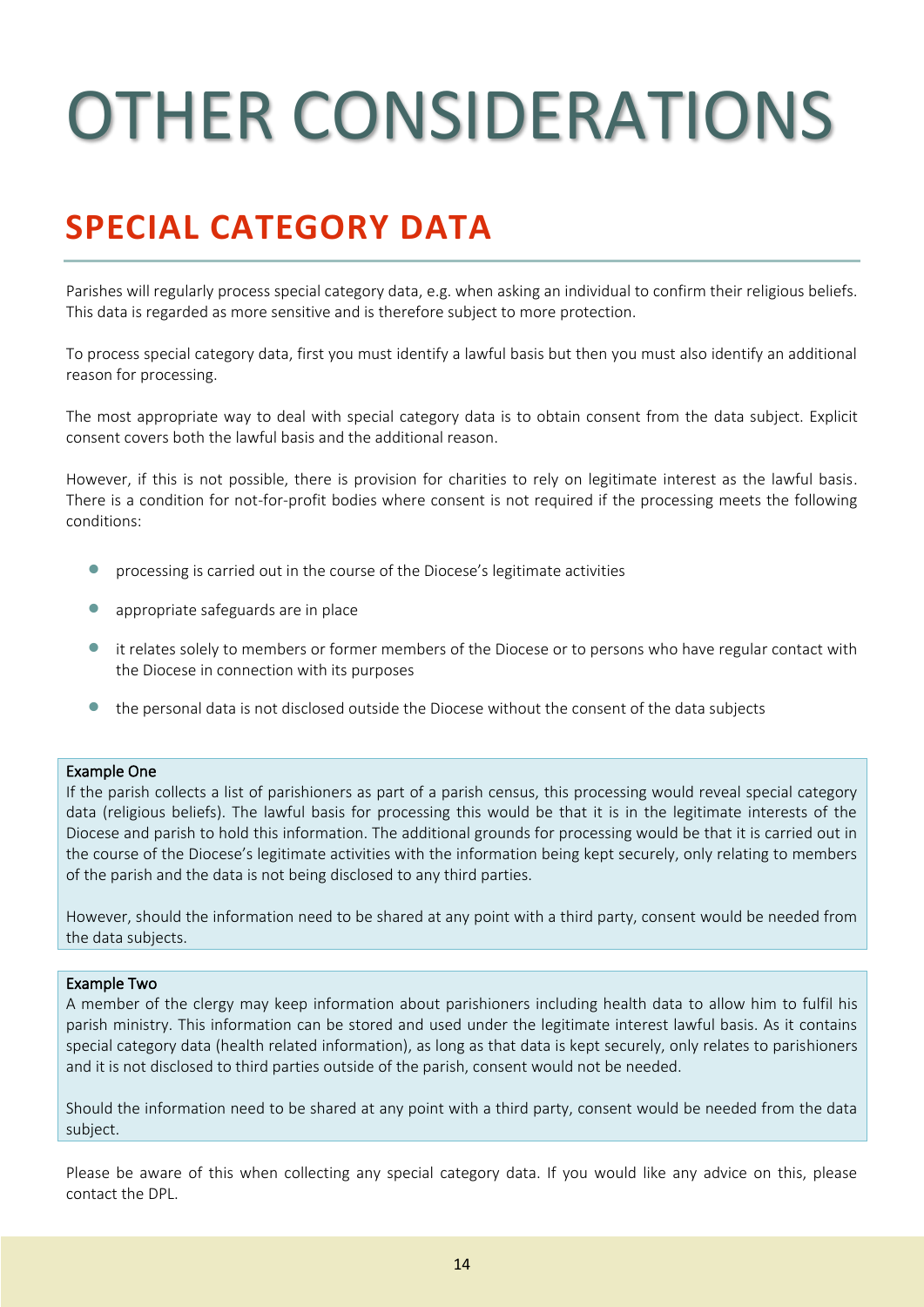## <span id="page-14-0"></span>**CHILDREN**

Whilst there is no strict rule at what age children are considered able to exercise their rights as data subjects, children aged 12 and over are generally considered to be able to make their own decisions regarding their data.

When children are required to give consent, extra effort must be made to ensure they understand their rights as data subjects.

When it comes to requesting access, parents and guardians are only guaranteed access to information about their child if the child is younger than 12 or the child is not deemed capable of understanding their rights or making a decision. If in doubt about a particular situation, please contact the DPL for advice.

## <span id="page-14-1"></span>**VOLUNTEERS**

Volunteers play a vital role in parish life and may need to transport data offsite either in hard copy form, on their own devices or on external drives to be able to perform in their roles and responsibilities.

Please address data security with your volunteers and make them aware of the guidance and information provided in this document and also let them know about *Data Protection and GDPR: A quick guide* available at <https://diocesehn.org.uk/the-diocese/data-protection/>

## <span id="page-14-2"></span>**COMMUNICATION**

When receiving telephone or email enquiries and dealing with correspondence, caution should be used:

- $\nabla$  DO ensure the identity of the person making the enquiry is verified and check whether they are entitled to receive the requested information.
- $\nabla$  DO ask the enquirer to put their request in writing (email or letter) so that their identity and entitlement to receive the information can be verified if the information is particularly sensitive and/or you are not confident the person is entitled to the information. If there is any doubt, contact the Data Protection Team.
- **EX** DON'T reveal the current whereabouts of a person to an enquirer. State that they are unavailable and take details to pass on when possible.
- $\nabla$  DO use the blind carbon copy (BCC) option when contacting groups of people by email so that you do not disclose email addresses to the email group. Email addresses can potentially reveal personal data about the subject.
- $\nabla$  DO ensure that personal data is securely packaged when providing hard copy information and sent by the most appropriate means (e.g. special delivery, courier or hand delivery).

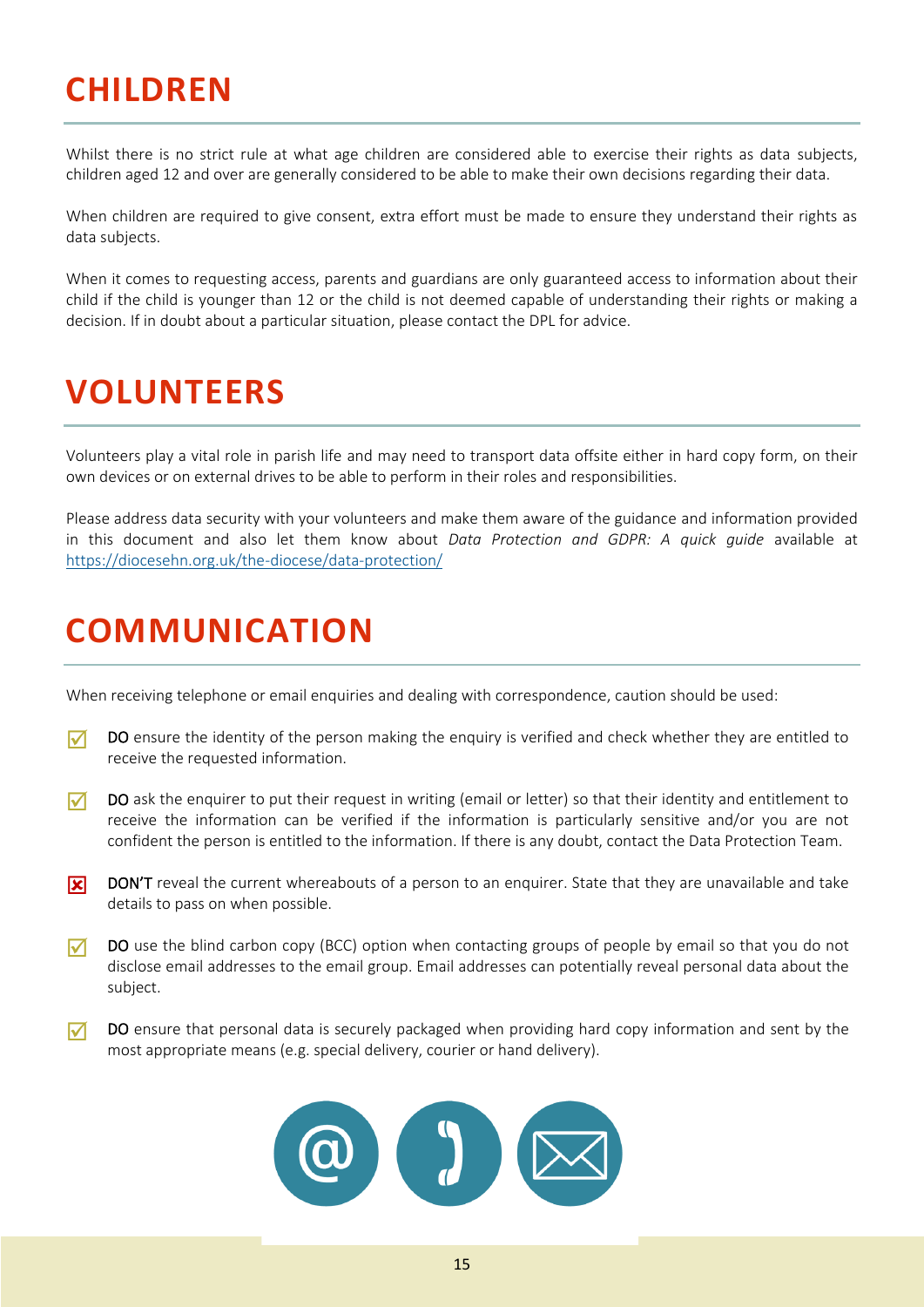## <span id="page-15-0"></span>**PHOTOS, RECORDING AND LIVE STREAMING**

Taking photos, recording footage and live streaming in churches or at parish events are considered as processing personal data and can potentially reveal sensitive information about a person (religious beliefs) and therefore consideration should be given to how these are used:

- $\nabla$  DO make people aware beforehand if you wish to photograph or live stream services or events.
- $\nabla$  DO display signage in the parish at all times to advertise that, on occasion, there may be photography and live streaming used. The signage should make clear that by attending these events, people's image may be seen in general crowd shots in parish/Diocesan publications, media and websites.
- $\nabla$  DO make it clear on booking forms or when advertising events, that there will be photography or filming taking place.
- $\nabla$  DO display privacy notices prominently at particular events/services where photos and/or filming will take place. If possible, an announcement should be made before the event.
- **EX** DON'T film children (under 12) without parental consent. For school groups, check with the staff member responsible at the event/service.
- $\nabla$  DO obtain consent before taking individual or small group shots/footage of people. If this is not possible, you should gain permission before using the photos/footage for any purpose.
- $\nabla$  DO, If possible, at events/services, designate an area for no pictures and make people aware of this.
- $\nabla$  DO remove a photo from a website or take down a displayed picture if you are asked to so do and ensure you do this as soon as possible.

## <span id="page-15-1"></span>**CCTV**

If you already have a CCTV system installed, you must ensure that you have a privacy notice displayed in the appropriate location(s). An example notice is included.

If you are thinking about installing a CCTV system, please contact the DPL, as due to the potentially intrusive nature of recording people, there are various considerations to keep in mind, including:

- Identifying a legitimate reason for installing a CCTV system before purchase.
- A privacy impact assessment should be carried out.
- Adherence to both the ICO guidance and the Surveillance Camera Code of Practice is required.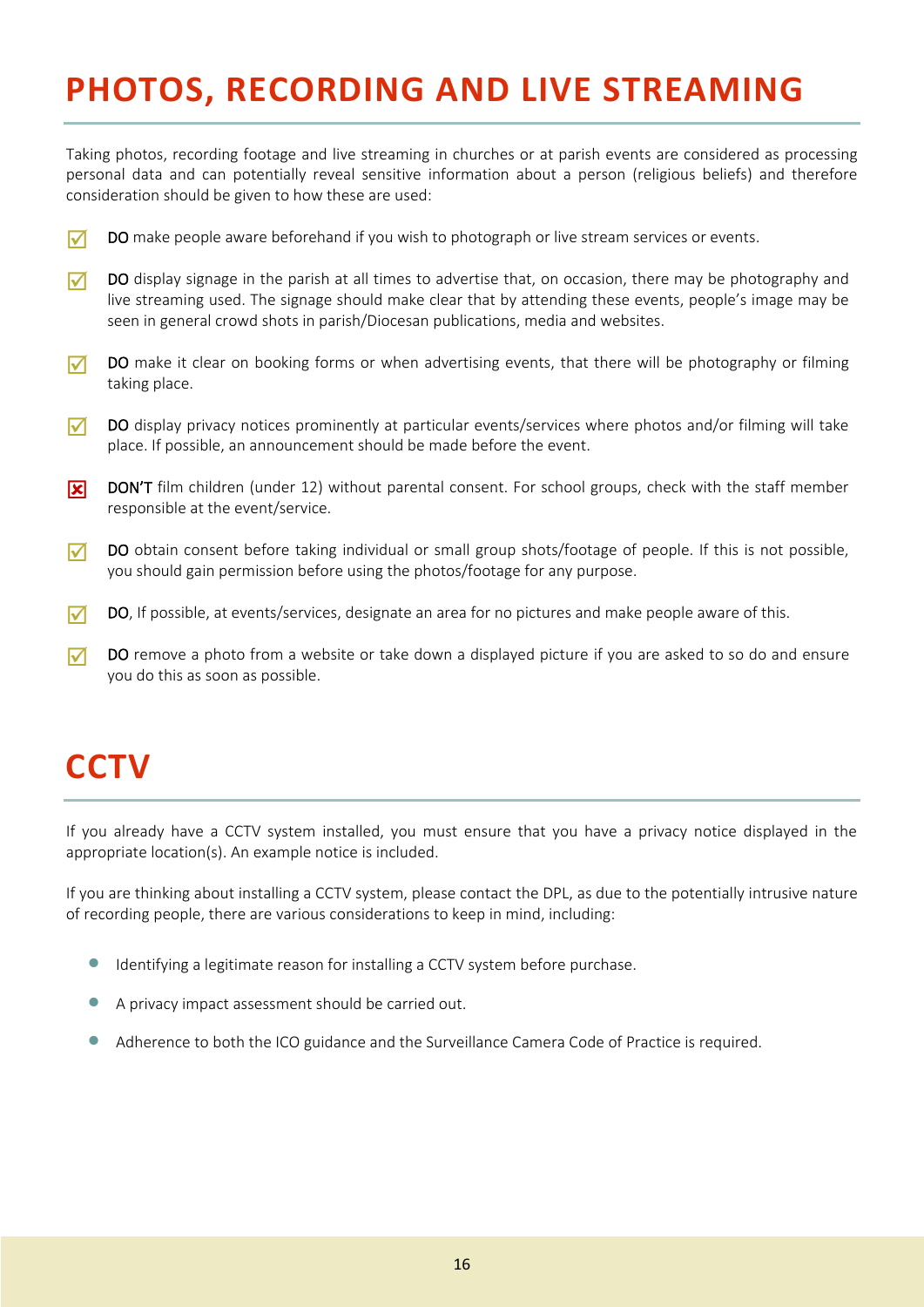## <span id="page-16-0"></span>PRACTICAL IT DATA SECURITY GUIDANCE

## <span id="page-16-1"></span>**WINDOWS COMPUTERS**

### LOCK YOUR SCREEN

- 1. Press the windows key ( $\mathcal{I}$ ) + L or press Ctrl + Alt + Delete and choosing the Lock option.
- $2.$  To cancel the lock screen, press any key or click the mouse button to enter your password.

## CHANGING A PASSWORD

- $\overline{1}$ . Press Ctrl+Alt+Delete, and then click Change a password.
- $2.$  Type your old password followed by a new password as indicated, and then type the new password again to confirm it.
- 3. Press Enter.

## CREATING A NEW LOG IN/USER

## How to create a local user account:

- 1. Select the Start ( $\approx$ ) button, then select Settings > Accounts and then select Family & other users. (In some editions of Windows you'll see Other users.)
- 2. Select Add someone else to this PC.
- $3.$  Select I don't have this person's sign-in information, and on the next page, select Add a user without a Microsoft account.
- 4. Enter a user name, password, password hint or choose security questions, and then select Next.

### How to change a local user account to an administrator account:

- 1. Under Settings > Accounts > Family & other users, select the account owner name, then select Change account type.
- 2. Under Account type, select Administrator and OK.
- $3.$  Sign in with the new administrator account.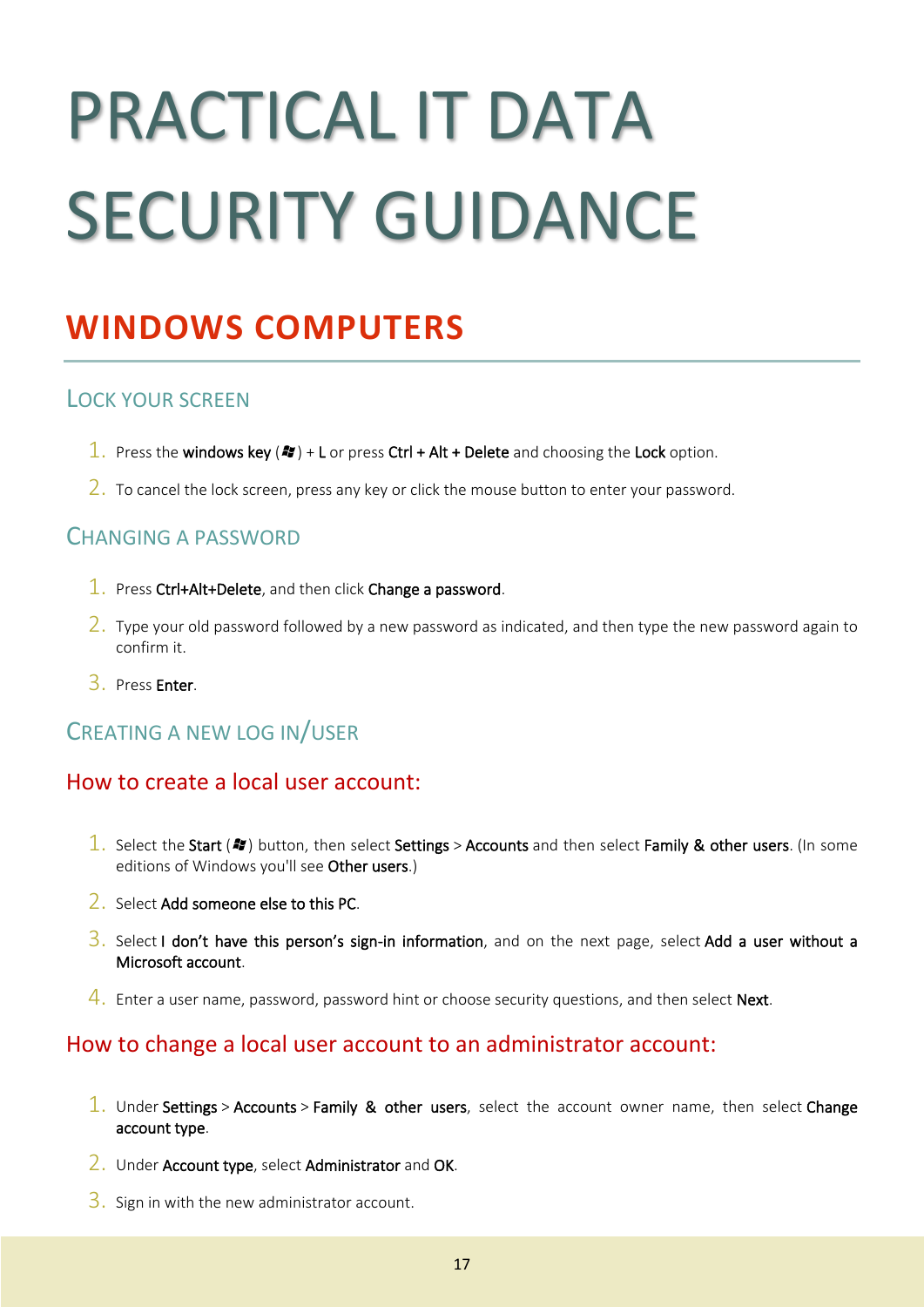## <span id="page-17-0"></span>**MAC COMPUTERS**

## LOCK YOUR SCREEN

## Set up the lock screen password

- $1.$  Choose System Preferences > Security & Privacy > General.
- 2. Check the box next to Require Password and set an interval that meets your workflow. If you want the highest level of security, set it to *immediately*. If you often find yourself accidentally locking your screen, set it to 5 seconds so that you can quickly unlock the display without having to enter your password.
- $3.$  Decide on the exact functionality you want: lock (sleep) the display only, or sleep the entire system. Locking or sleeping the display will shut the display off but keep the Mac running in the background. If you performed the steps above to require a password, users will need to enter the correct account password in order to unlock the display.

## Lock or Sleep your Mac's screen

To lock your Mac's screen, simultaneously press the following keys: Control + Shift + Eject. If you have a newer Mac that doesn't have an optical drive (and thus has no eject key on the keyboard), the command is Control + Shift + Power. In both cases, you'll see your Mac's display shut off immediately, while the system continues to run in the background.

## CHANGING A PASSWORD

- 1. Choose System Preferences from the Apple menu, then click Users & Groups.
- 2. Select your user name from the list of users.
- $\overline{3}$ . Click the **Change Password** button, then follow the onscreen instructions.

## CREATING A NEW LOG IN/USER

- $\overline{1}$ . Click on the Apple icon in the upper left corner of your Mac's screen.
- 2. Select System Preferences from the drop down menu.
- 3. Click on Users & Groups.
- $\frac{4}{1}$ . Click the lock in the lower left corner to make changes.
- 5. Type your administrator password.
- 6. Click Unlock.
- 7. Click the Add user account button (it looks like a plus, underneath the list of user accounts).
- 8. Set the new user's account type.
- 9. See the notes above to understand the difference between administrator, standard, managed with parental controls, sharing only and group. You can enable administrator access and even enable parental controls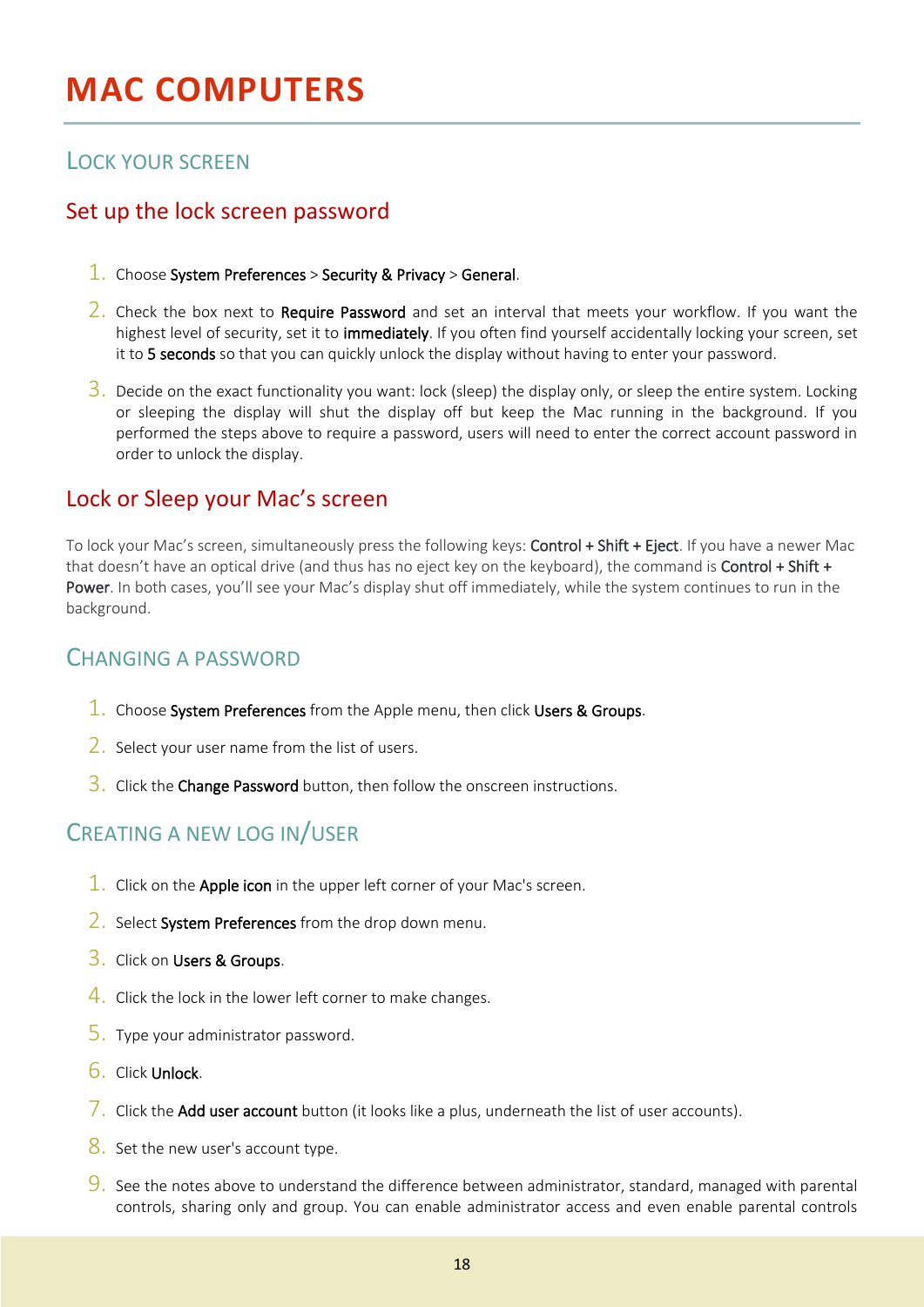after an account has been created, so if you're not sure what to set, don't panic.

- 10. Enter a full name for the user.
- 11. Enter an account name.
- $12$ . You can set up a separate password, which you'll be required to input and verify. You can also enter a hint in case the user (or you) forget the password.
- $13.$  When you're finished, click the Create User button.

### UPDATE TO THE LATEST OPERATING SYSTEM

If you are not running the latest operating system on your Mac, check the following page for how to upgrade:

<span id="page-18-0"></span><https://www.apple.com/uk/macos/how-to-upgrade/>

## **MICROSOFT OFFICE**

## PASSWORD PROTECT A DOCUMENT IN WORD, EXCEL OR POWERPOINT

- 1. Click File > Info > Protect Document > Encrypt with Password.
- 2. You'll be prompted to create a password, then to confirm it.
- $3.$  After you've added a password to your file you'll need to save the file to make sure the password takes effect.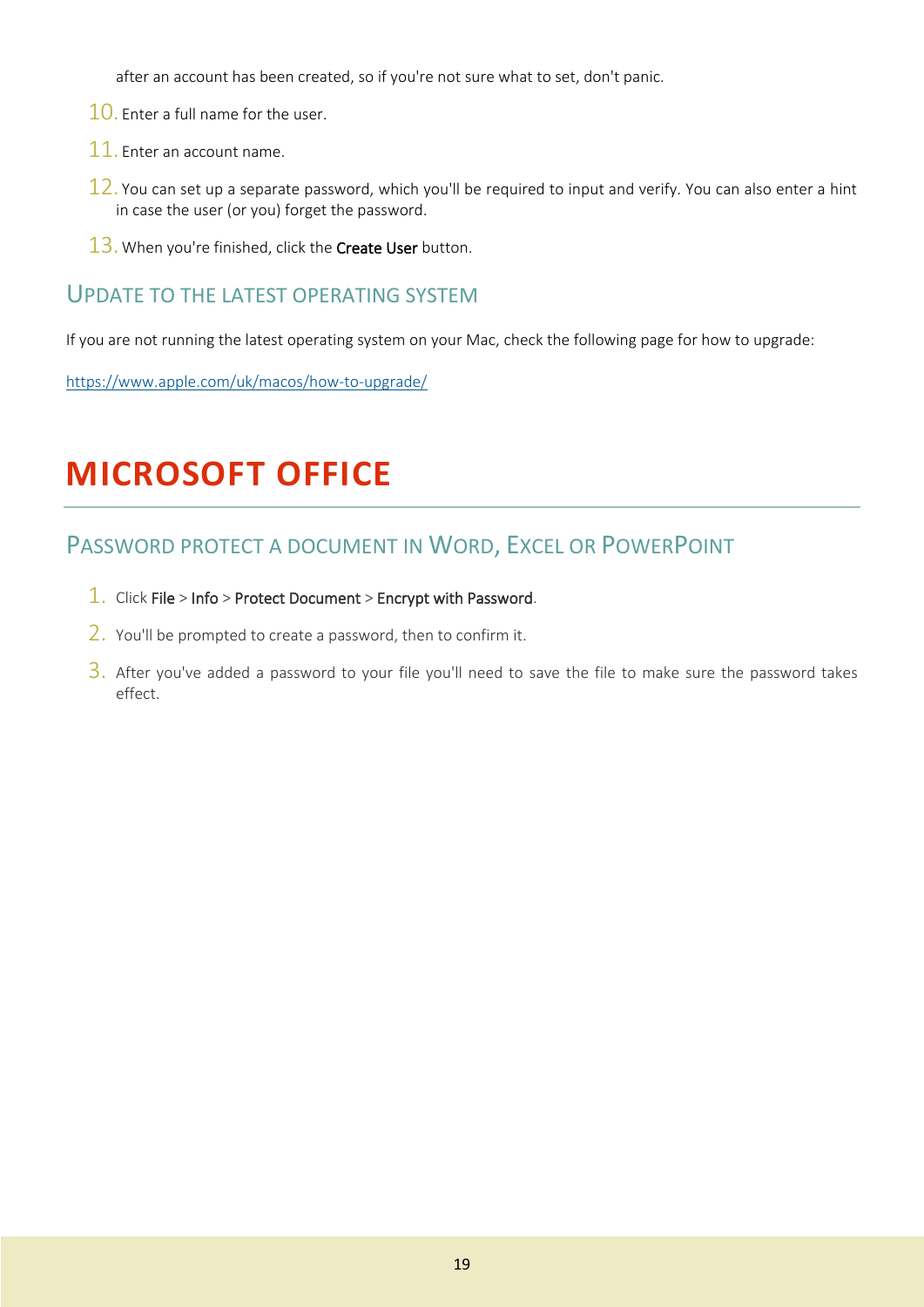## <span id="page-19-0"></span>PRIVACY NOTICE EXAMPLES

When you wish to collect people's information, a privacy notice must be used.

The examples below can be used for the purposes detailed and adapted for other parish uses.

### FORMS

This wording can be used on general forms, e.g. collecting names of committee members and parish groups.

The information you have provided on this form will be stored and used by the Parish of [insert name of parish] and the Diocese of Hexham and Newcastle only for purposes relating to [insert reason for processing]. Details of how we process your data, and your rights, are included in the Diocesan Privacy Notice which can be accessed at [www.diocesehn.org.uk/privacy-policy/](http://www.diocesehn.org.uk/privacy-policy/) or by request from the parish.

## SIGN IN SHEFT

This wording can be used for events where you require attendees to sign their name and give any other personal details to confirm their attendance.

The information you have provided will be stored and used by the Parish of [insert name of parish] and the Diocese of Hexham and Newcastle only for the purposes of running and administering the [title of event] event. Details of how we process your data, and your rights, are included in the Diocesan Privacy Notice which can be accessed at [www.diocesehn.org.uk/privacy-policy/](http://www.diocesehn.org.uk/privacy-policy/) or by request from the parish.

## BOOKING FORM

This wording can be used for events where you require attendees to sign their name and give any other personal details to confirm their attendance.

The information you have provided will be stored and used by the Parish of [insert name of parish] and the Diocese of Hexham and Newcastle only for the purposes of running and administering the [title of event] event. Details of how we process your data, and your rights, are included in the Diocesan Privacy Notice which can be accessed at [www.diocesehn.org.uk/privacy-policy/](http://www.diocesehn.org.uk/privacy-policy/) or by request from the parish.

*Please note that when using a notice without requiring explicit consent, the information can be used for no other purpose than that stated, e.g. it cannot be shared with any third parties or used for contacting parishioners about other events unless the person agrees to this. The section Template forms contains examples of how to obtain explicit consent.*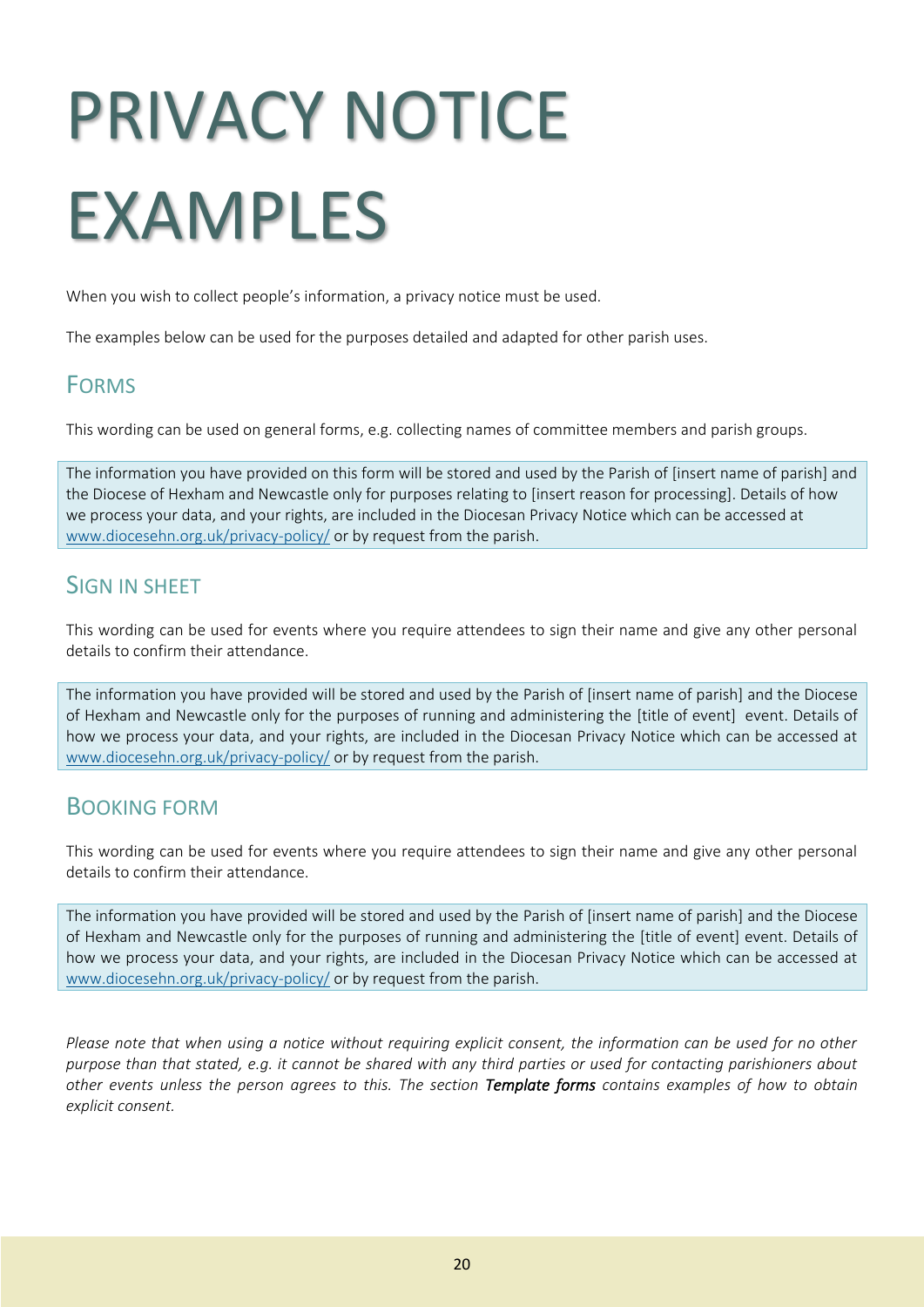## <span id="page-20-0"></span>EXAMPLE NOTICE WORDING

## **CCTV**

#### CCTV IN OPERATION

We are using a CCTV system to capture high definition video images to help us monitor antisocial behaviour, crime and emergency incident and situations.

The CCTV data is shared with a small number of security organisations and the police.

The CCTV data is stored in secure locations. We are processing CCTV data in pursuit of our legitimate interests and as required by law.

The Parish of [insert name of parish] is part of the Diocese of Hexham and Newcastle. Details of how we process your data, and your rights, are included in the Diocesan Privacy Notice which can be accessed at [www.diocesehn.org.uk/privacy-policy/](http://www.diocesehn.org.uk/privacy-policy/) or by request from the parish.

## PHOTOGRAPHY (STANDARD NOTICE)

#### PHOTOGRAPHY

Please be aware that during services and events, there may be occasions when filming and photography occurs.

All members, guests, staff, visitors and contractors are asked to act responsibly when filming or photography is taking place.

The Parish of [insert name of parish] is part of the Diocese of Hexham and Newcastle. Details of how we process your data, and your rights, are included in the Diocesan Privacy Notice which can be accessed at [www.diocesehn.org.uk/privacy-policy/](http://www.diocesehn.org.uk/privacy-policy/) or by request from the parish.

## PHOTOGRAPHY (EVENT NOTICE)

#### PHOTOGRAPHY TAKING PLACE

Please note that filming/photography is taking place [at this event/in this area] for promotional and archival purposes. The photographs and recordings made are likely to appear on our website or in parish publications.

If you would prefer not to be photographed please let [insert name of designated person] know.

All members, guests, staff, visitors and contractors are asked to act responsibly when filming or photography is taking place.

The Parish of [insert name of parish] is part of the Diocese of Hexham and Newcastle. Details of how we process your data, and your rights, are included in the Diocesan Privacy Notice which can be accessed at [www.diocesehn.org.uk/privacy-policy/](http://www.diocesehn.org.uk/privacy-policy/) or by request from the parish.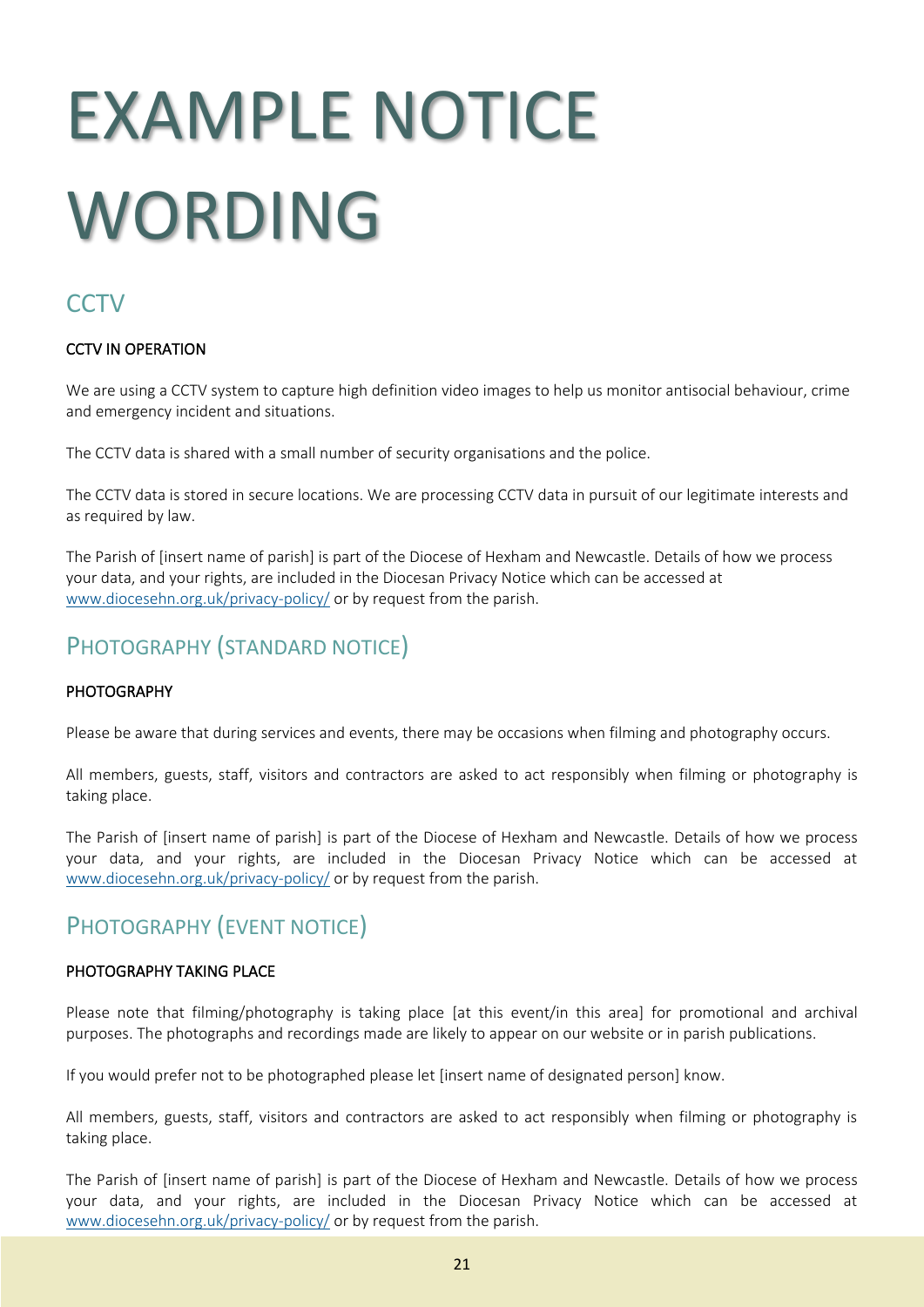## LIVE STREAMING/RECORDING

#### LIVE STREAM/WEBCAM IN OPERATION

This building belongs to the Diocese of Hexham and Newcastle.

We use a webcam to record and live stream mass and other services in this building to help us share our faith with others who are unable to attend in person.

Live streams and past recordings are placed on the parish website for the general public to see. If you have any concerns about the use of live streaming during a service or mass, and do not wish to be recorded, then please speak to [insert name of designated person] who will provide you with advice about the best place to sit and/or what you should do.

The live streaming of mass and services in this building is being carried out in pursuit of our legitimate interests which is to promote and share the Roman Catholic faith.

#### About us

The Parish of [insert name of parish] is part of the Diocese of Hexham and Newcastle. Details of how we process your data, and your rights, are included in the Diocesan Privacy Notice which can be accessed at [www.diocesehn.org.uk/privacy-policy/](http://www.diocesehn.org.uk/privacy-policy/) or by request from the parish.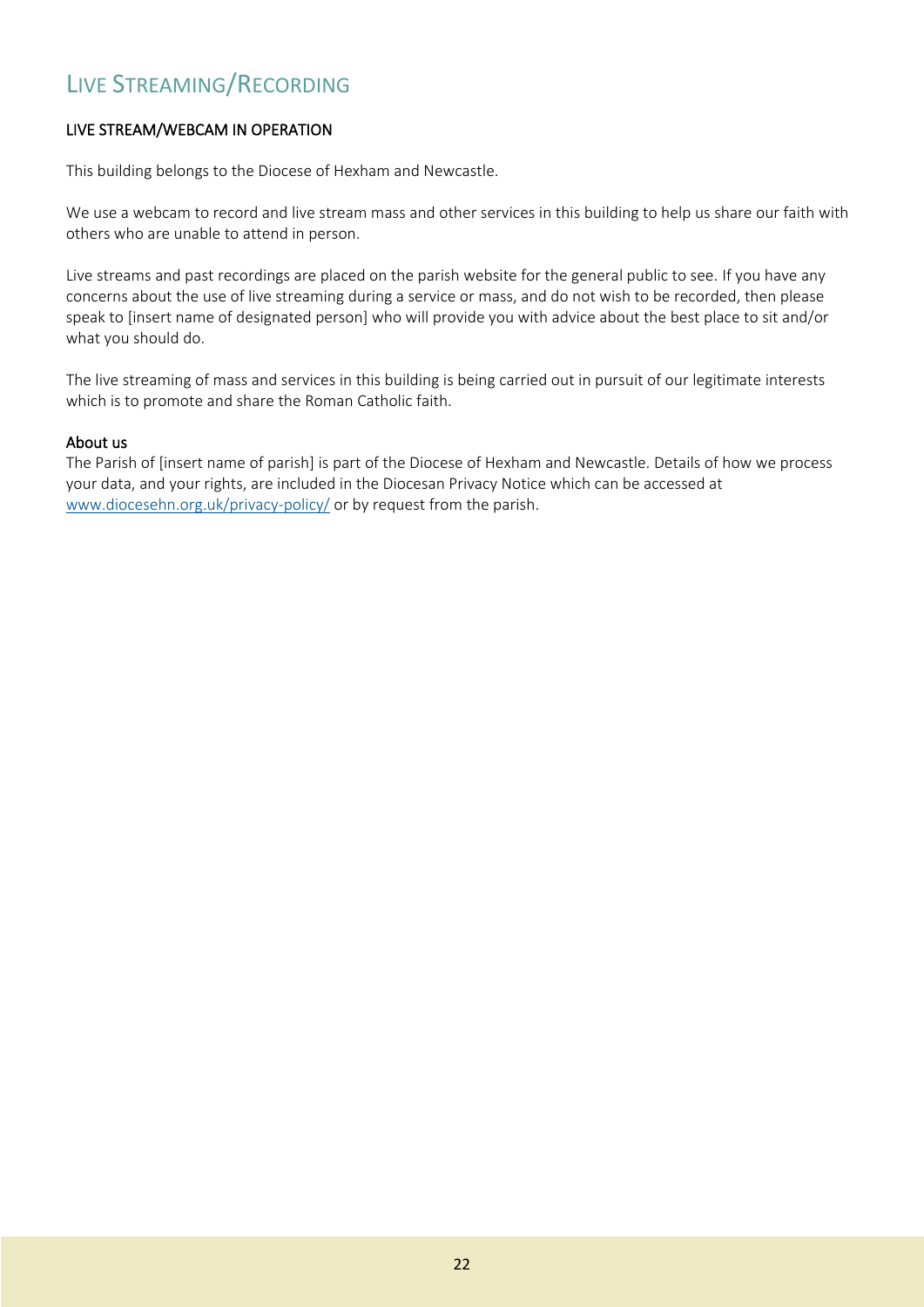## <span id="page-22-0"></span>TEMPLATE FORMS

All forms can be downloaded as amendable word documents from:

#### <https://diocesehn.org.uk/the-diocese/data-protection/>

Please consider the suitability of the templates for use in your parish and adjust as needed.

## CONSENT FORMS

When you wish to collect people's data to be used for keeping in touch with them or you need to pass their information on to a third party, you should always use consent as your basis for processing.

Template consent forms included:

- Sick List Consent Form
- Rota Consent Form
- Keeping in Touch Form
- Parish Census example
- Consent record

### NON-CONSENT FORM

When you wish to collect people's information so you can contact them in relation to their role you may want to use the following form. Collecting this information does not rely on consent as without the information, the parish would not be able to achieve its aim.

• General contact details form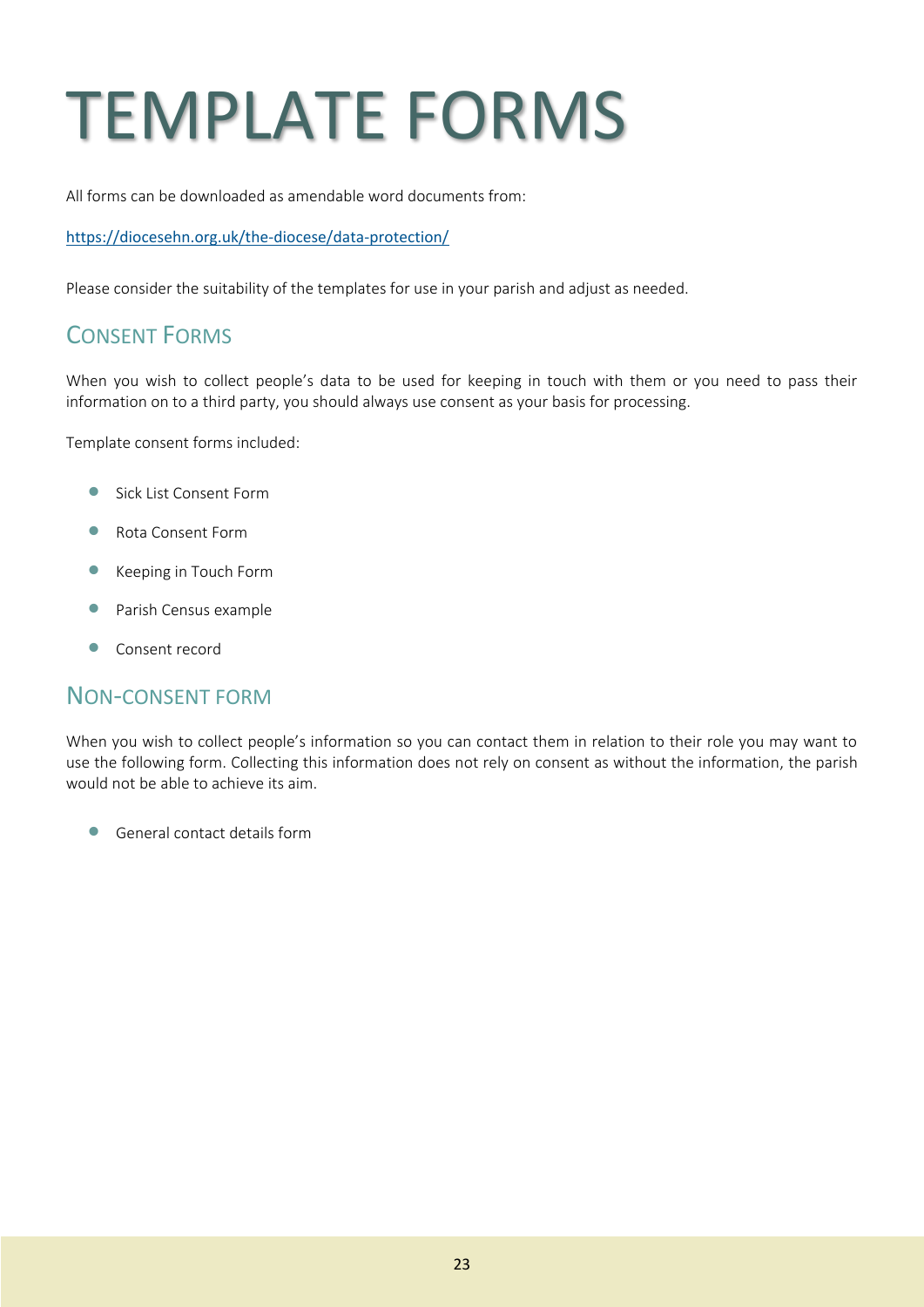## **Sick List Consent Form**

Details to appear on sick list:

| Name | Surname |
|------|---------|
|------|---------|

Please complete the **relevant** section:

#### **Consenting to your name appearing on the list**

|                                                                                                                           | Yes | No |
|---------------------------------------------------------------------------------------------------------------------------|-----|----|
| I give consent for my name to appear on the parish sick list until such time that $  \cdot  $<br>request it to be removed |     |    |

#### **Consenting on behalf of a child**

|                                                                                                                                                                            | Yes | No. |
|----------------------------------------------------------------------------------------------------------------------------------------------------------------------------|-----|-----|
| I am a parent/guardian of the above named minor and give permission for his/her<br>name to appear on the parish sick list until such time that I request it to be removed. |     |     |

#### **Consenting on behalf of another adult**

|                                                                                                                                                                                                                                                                                                               | Yes | <b>No</b> |
|---------------------------------------------------------------------------------------------------------------------------------------------------------------------------------------------------------------------------------------------------------------------------------------------------------------|-----|-----------|
| The above named person is unable to give permission and as such I can confirm that I<br>am a close relative/have a health and welfare lasting power of attorney for that<br>person and give permission for his/her name to appear on the parish sick list until<br>such time that I request it to be removed. |     |           |

I consent for the above person's name to appear on the sick list in: (please tick all that apply)

 $\square$  parish bulletin (paper version)  $\square$  online bulletin

| Signed            |  |
|-------------------|--|
| <b>Print Name</b> |  |
| Date              |  |

#### Please return to: [insert details]

You can withdraw or change consent at any time by contacting [insert contact name] on [insert tel no] or by email at [insert email address].

The information you have provided on this form will be stored and used by the Parish of [insert name of parish] and the Diocese of Hexham and Newcastle only for purposes relating to administering the parish sick list. Details of how we process your data, and your rights, are included in the Diocesan Privacy Notice which can be accessed at [www.diocesehn.org.uk/privacy-policy/](http://www.diocesehn.org.uk/privacy-policy/) or by request from the parish.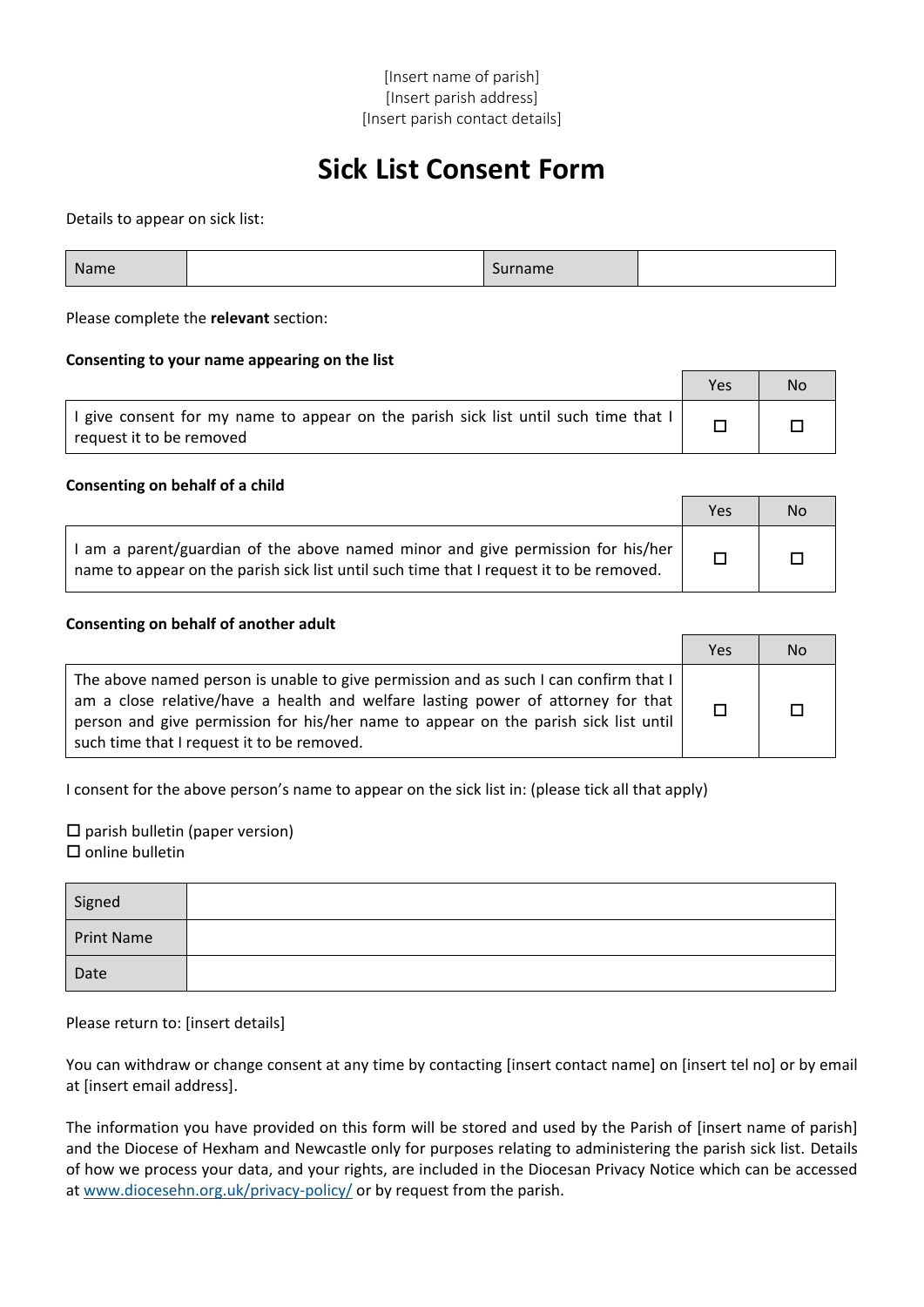## **Rota Consent Form**

Please complete this form if you would like to give your consent to the parish and Diocese holding and processing your personal data only for the purposes listed below.

#### **Please tick all that apply**

|                                                                                                                                                                                                                                  | Yes    | <b>No</b> |
|----------------------------------------------------------------------------------------------------------------------------------------------------------------------------------------------------------------------------------|--------|-----------|
| consent to the Parish of [insert name of parish] and the Diocese of Hexham and<br>Newcastle including my name on volunteer rotas which may be displayed in church,<br>published in the parish bulletin and on the parish website | $\Box$ |           |

|                                                                                                                                                                                                                                      | Yes    | No |
|--------------------------------------------------------------------------------------------------------------------------------------------------------------------------------------------------------------------------------------|--------|----|
| I consent to the Parish of [insert name of parish] and the Diocese of Hexham and<br>Newcastle sharing my contact details with other rota volunteers as necessary and to<br>them contacting me in relation to the rota administration | $\Box$ |    |

| I consent to being contacted by: $\Box$ post $\Box$ phone $\Box$ email |  |  |  |
|------------------------------------------------------------------------|--|--|--|
|                                                                        |  |  |  |

| Name          | Surname   |  |
|---------------|-----------|--|
| Address       |           |  |
|               |           |  |
|               | Post code |  |
| Email address | Tel no    |  |

| Signed |  |
|--------|--|
| Date   |  |

Please return to: [insert details]

You can withdraw or change consent at any time by contacting [insert contact name] on [insert tel no] or by email at [insert email address].

The information you have provided on this form will be stored and used by the Parish of [insert name of parish] and the Diocese of Hexham and Newcastle only for purposes relating to administering rotas. Details of how we process your data, and your rights, are included in the Diocesan Privacy Notice which can be accessed at [www.diocesehn.org.uk/privacy-policy/](http://www.diocesehn.org.uk/privacy-policy/) or by request from the parish.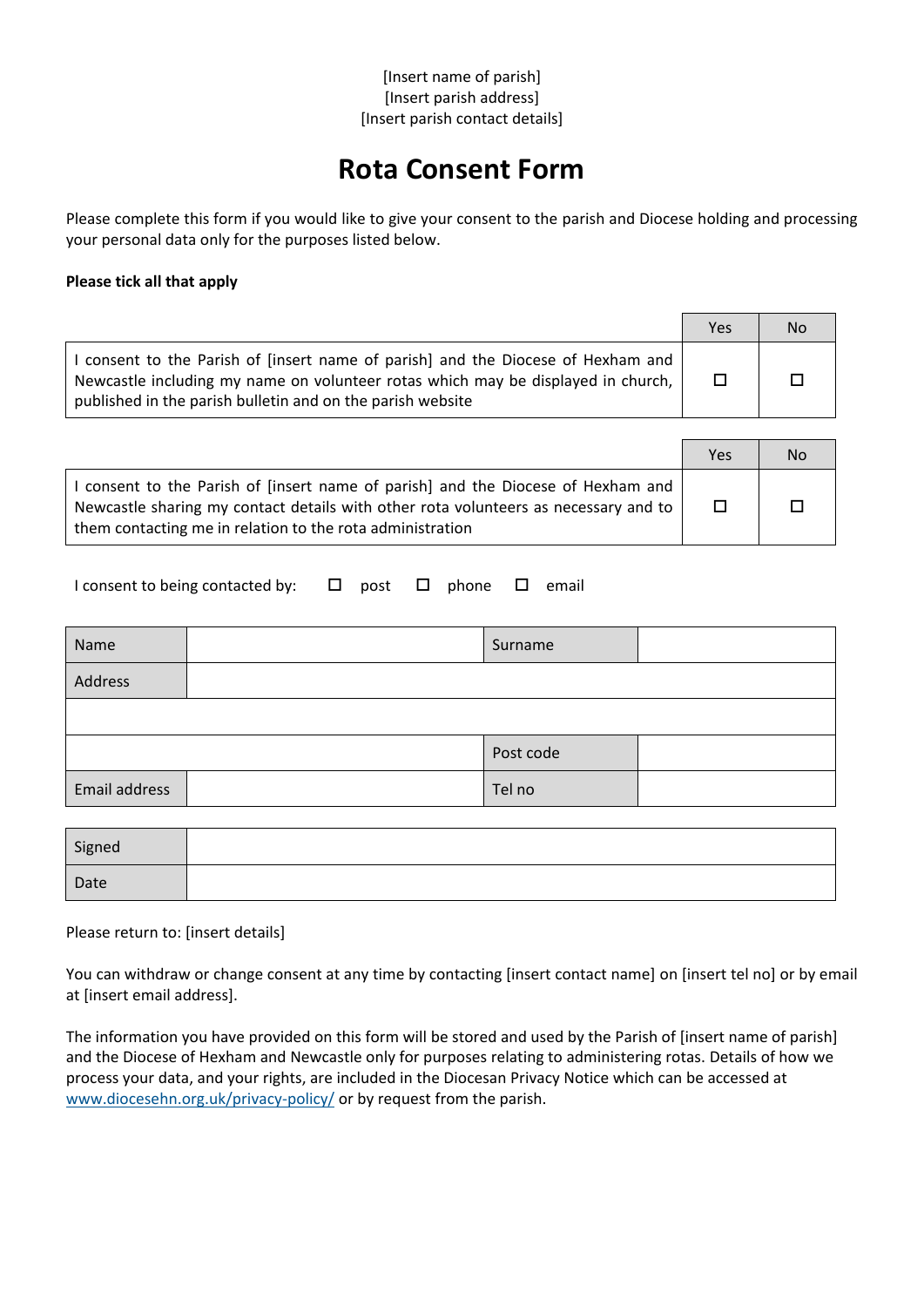## **Keeping in Touch Form**

Please complete this form if you would like to give your consent to the Parish of [insert name of parish] and the Diocese of Hexham and Newcastle holding and processing your personal data to keep you informed of news, events, fundraising and activities in your parish and in the Diocese.

| <b>Name</b>                                                                                                                                          |  | Surname |  |            |    |
|------------------------------------------------------------------------------------------------------------------------------------------------------|--|---------|--|------------|----|
|                                                                                                                                                      |  |         |  | <b>Yes</b> | No |
| I consent to the Parish of [insert name of parish] contacting me to keep me informed<br>about news, events, fundraising and activities in my parish. |  |         |  |            |    |
| consent to the Diocese of Hexham and Newcastle contacting me to keep me<br>informed about news, events, fundraising and activities in the Diocese.   |  |         |  |            |    |

#### I consent to being contacted by:

| $\Box$ | email | Email address |          |
|--------|-------|---------------|----------|
| $\Box$ | phone | Tel no        |          |
| П      | text  | Mobile no     |          |
| $\Box$ | post  | Address       |          |
|        |       |               |          |
|        |       |               | Postcode |
|        |       |               |          |
| Cianod |       |               |          |

| Signed |  |
|--------|--|
| Date   |  |

Please return to: [insert details]

You can withdraw or change consent at any time by contacting [insert contact name] on [insert tel no] or by email at [insert email address]. All processing of your personal data will cease once you have withdrawn consent, other than where this is required or permitted by law. This will not affect any personal data that has already been processed prior to that point.

The information you have provided on this form will be stored and used by the Parish of [insert name of parish] and the Diocese of Hexham and Newcastle only for the purposes stated above. Details of how we process your data, and your rights, are included in the Diocesan Privacy Notice which can be accessed at [www.diocesehn.org.uk/privacy-policy/](http://www.diocesehn.org.uk/privacy-policy/) or by request from the parish.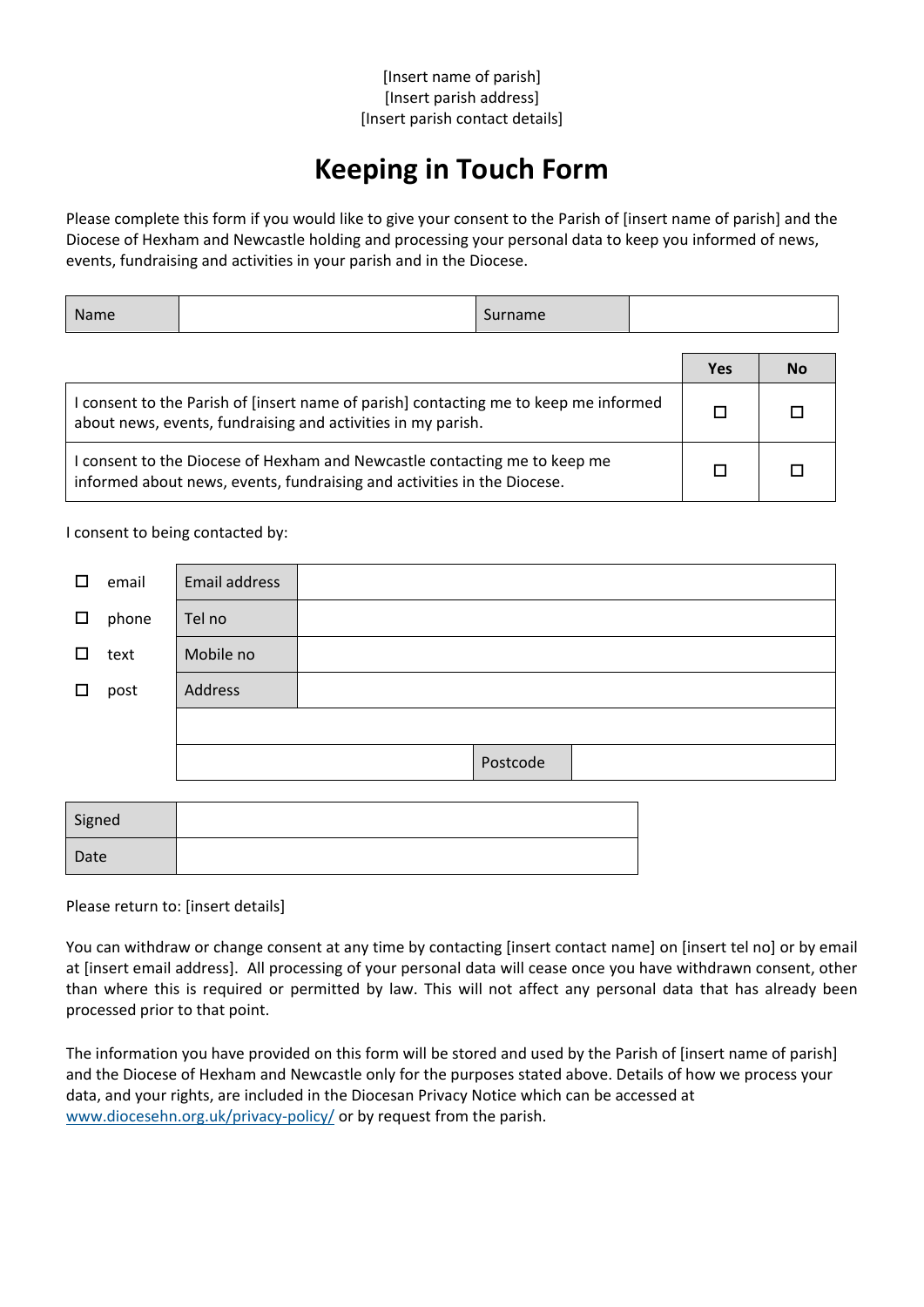## **Parish Census Form**

### **Section One**

*The information in this section will be used for the purposes of updating parish records and to support the pastoral care and administration of the Parish and Diocese. The information you provide will not be disclosed outside of the Parish or Diocese without permission.*

#### **Main details**

| Address       |          |  |
|---------------|----------|--|
|               |          |  |
|               | Postcode |  |
| Email address |          |  |
| Tel no        |          |  |
| Mobile no     |          |  |

#### **Details of people living at this address**

*Use one column for each person – if needed please use another sheet. All responses are optional.* 

|                    | Person 1 (you) | Person 2 | Person 3 |
|--------------------|----------------|----------|----------|
| Surname            |                |          |          |
| <b>Other Names</b> |                |          |          |
| Date of Birth      |                |          |          |
|                    |                |          |          |
| Occupation or      |                |          |          |
| School             |                |          |          |
|                    |                |          |          |
| Baptised           | Yes/No         | Yes/No   | Yes/No   |
| When Baptised      |                |          |          |
| Where Baptised     |                |          |          |
| First Holy         | Yes/No         | Yes/No   | Yes/No   |
| Communion          |                |          |          |
| Confirmed          | Yes/No         | Yes/No   | Yes/No   |
| Married            | Yes/No         | Yes/No   | Yes/No   |
| Housebound         | Yes/No         | Yes/No   | Yes/No   |
| $\sim$ $\sim$      |                |          |          |

| Year arrived in                    |  |  |
|------------------------------------|--|--|
| Parish                             |  |  |
| Country of Origin                  |  |  |
| Languages spoken                   |  |  |
| Mass attended (e.g.<br>8:30am Sun) |  |  |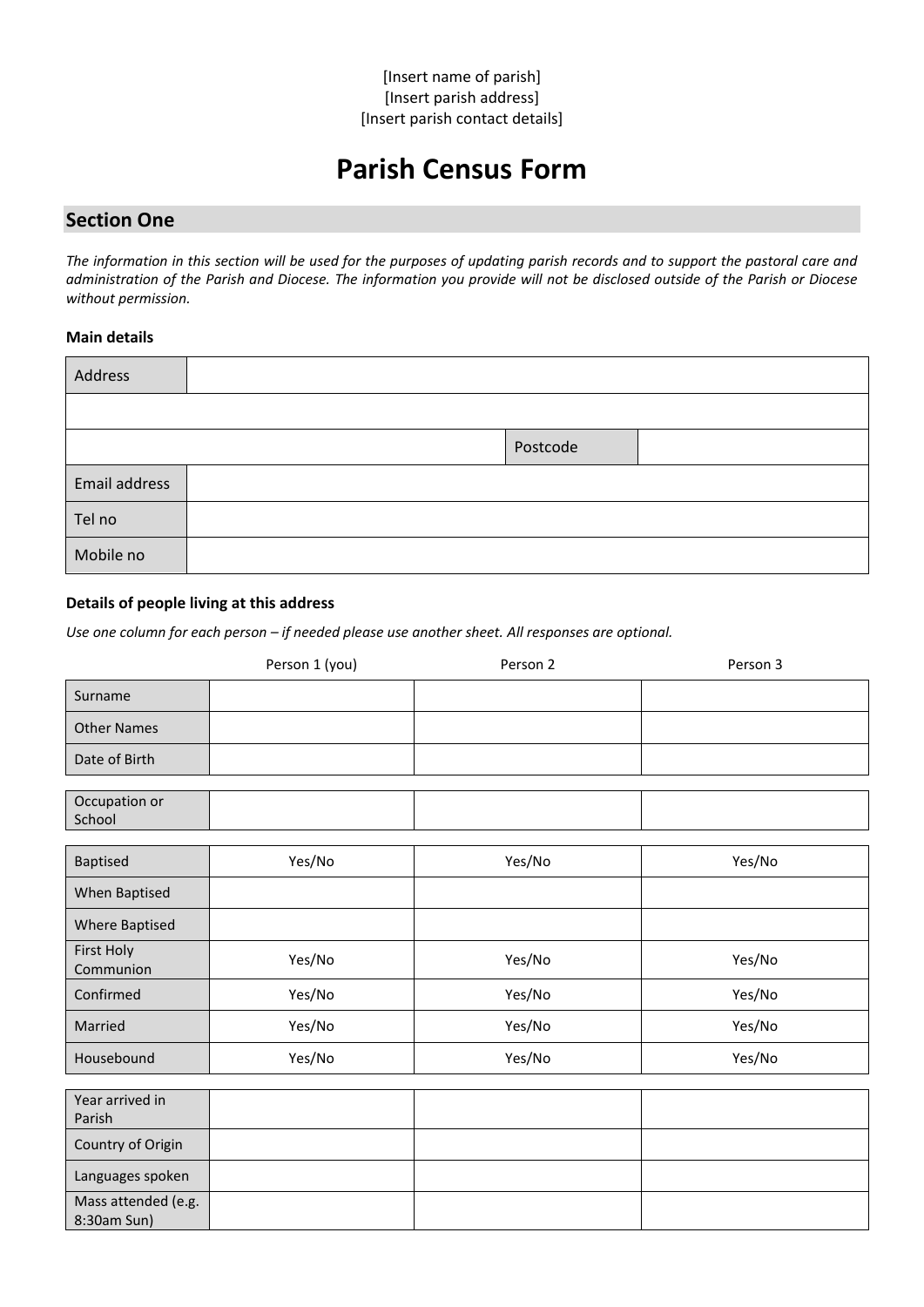#### **Section Two**

#### **Keeping in touch**

The Parish and the Diocese may contact you in relation to planned giving, news, events, fundraising and activities in your parish and in the Diocese. Please complete the following section if you consent to this:

|                                                                                                                                                      | <b>Yes</b> | <b>No</b> |
|------------------------------------------------------------------------------------------------------------------------------------------------------|------------|-----------|
| I have a box of offertory envelopes                                                                                                                  |            |           |
| I would like a box of offertory envelopes                                                                                                            |            |           |
| Are you part of the Gift Aid scheme?                                                                                                                 |            |           |
| Would you like further information regarding the Gift Aid scheme?                                                                                    |            |           |
| I consent to the Parish of [insert name of parish] contacting me to keep me informed<br>about news, events, fundraising and activities in my parish. |            |           |
| I consent to the Diocese of Hexham and Newcastle contacting me to keep me<br>informed about news, events, fundraising and activities in the Diocese. |            |           |

#### **Parish activities**

If you are involved in any parish activities/would like to be involved in parish activities or would like to offer your services, please complete the following section:

| Do you belong to any organisations?<br>(e.g. SVP)                                    |  |
|--------------------------------------------------------------------------------------|--|
| Would you like to be involved with<br>any parish activities? Please give<br>details. |  |
| I have these skills that I would like to<br>use for the Parish                       |  |

I consent to being contacted by:

|  |  |  | $\square$ email $\square$ phone $\square$ text $\square$ post |  |  |  |  |
|--|--|--|---------------------------------------------------------------|--|--|--|--|
|--|--|--|---------------------------------------------------------------|--|--|--|--|

#### **Section Three**

I confirm that all individuals whose information has been provided on this form have agreed for it to be provided to the Parish and Diocese:

| Signed |  |
|--------|--|
| Date   |  |

Please return the completed form to [insert details].

Where you have given consent, you can withdraw or change this at any time by contacting [insert contact name] on [insert tel no] or by email at [insert email address]. All processing of your personal data will cease once you have withdrawn consent, other than where this is required or permitted by law. This will not affect any personal data that has already been processed prior to that point.

The information you have provided on this form will be stored and used by the Parish of [insert name of parish] and the Diocese of Hexham and Newcastle only for the purposes stated above. Details of how we process your data, and your rights, are included in the Diocesan Privacy Notice which can be accessed a[t www.diocesehn.org.uk/privacy-policy/](http://www.diocesehn.org.uk/privacy-policy/) or by request from the parish.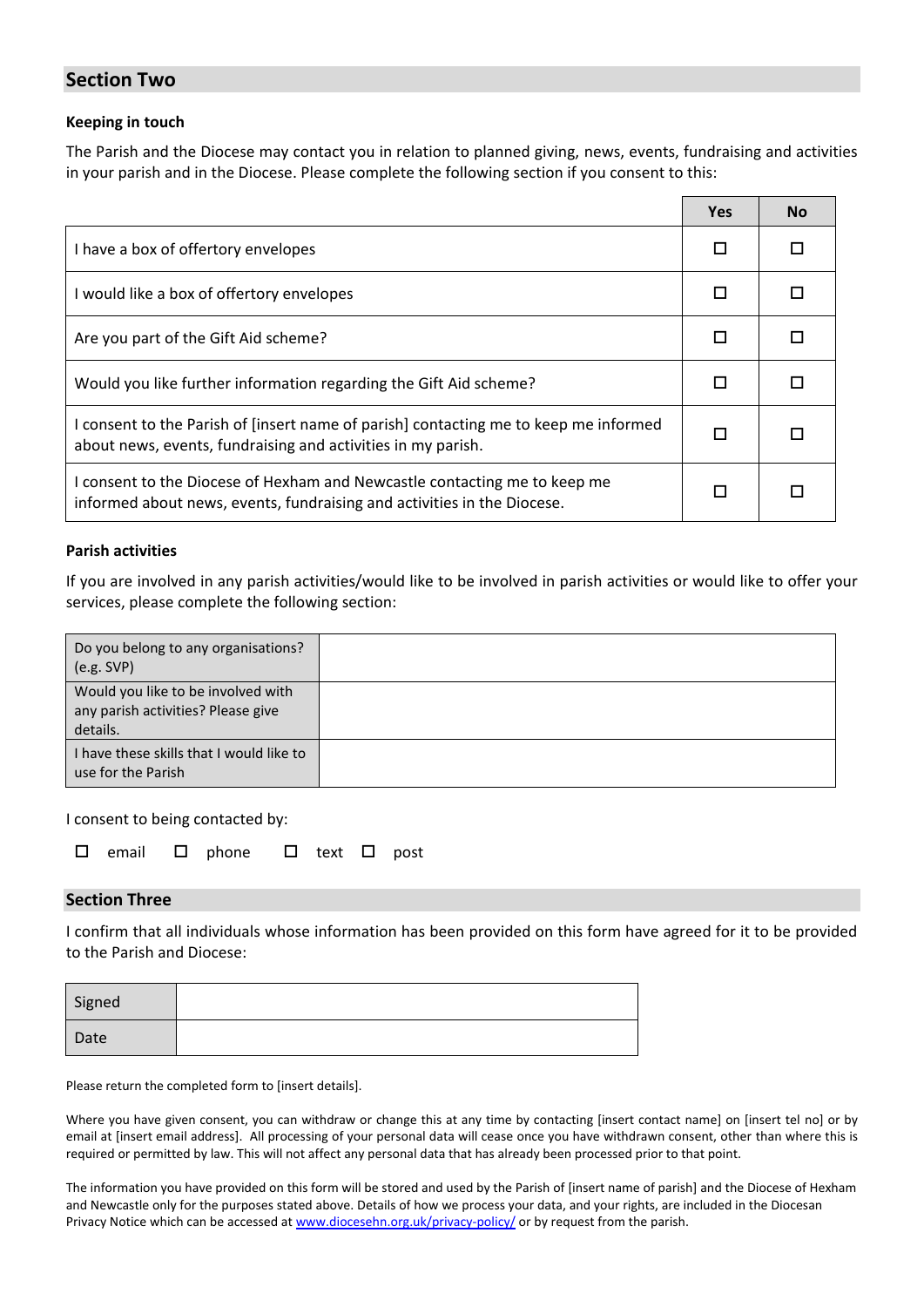## **Verbal Consent Record**

| Parish<br>Paris<br>n location |  |
|-------------------------------|--|
|-------------------------------|--|

| Who consented | Date of<br>consent | Who<br>obtained<br>consent | What the data subject was told at the time                                                                    | What processing did they consent to?                                                        | <b>Consent</b><br>withdrawn? | Date<br>withdrawn |
|---------------|--------------------|----------------------------|---------------------------------------------------------------------------------------------------------------|---------------------------------------------------------------------------------------------|------------------------------|-------------------|
| John Smith    | 24/01/19           | Parish priest              | Their contact details would be passed on to the<br>bereavement team who will make contact to<br>offer support | To their contact details being passed on the<br>bereavement team for the purpose of support | n/a                          | n/a               |
|               |                    |                            |                                                                                                               |                                                                                             |                              |                   |
|               |                    |                            |                                                                                                               |                                                                                             |                              |                   |
|               |                    |                            |                                                                                                               |                                                                                             |                              |                   |
|               |                    |                            |                                                                                                               |                                                                                             |                              |                   |
|               |                    |                            |                                                                                                               |                                                                                             |                              |                   |
|               |                    |                            |                                                                                                               |                                                                                             |                              |                   |
|               |                    |                            |                                                                                                               |                                                                                             |                              |                   |